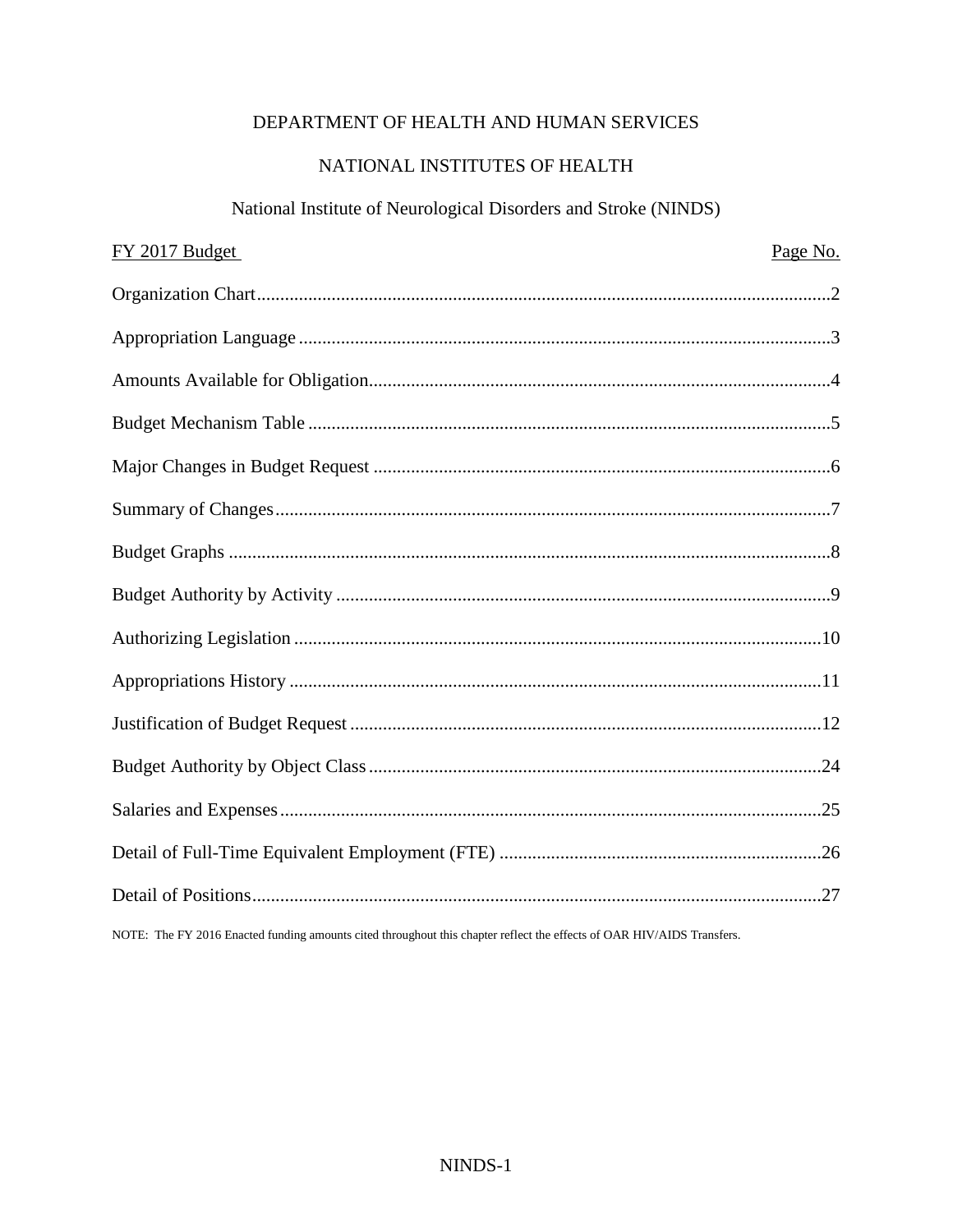### NATIONAL INSTITUTES OF HEALTH

National Institute of Neurological Disorders and Stroke

Organizational Chart

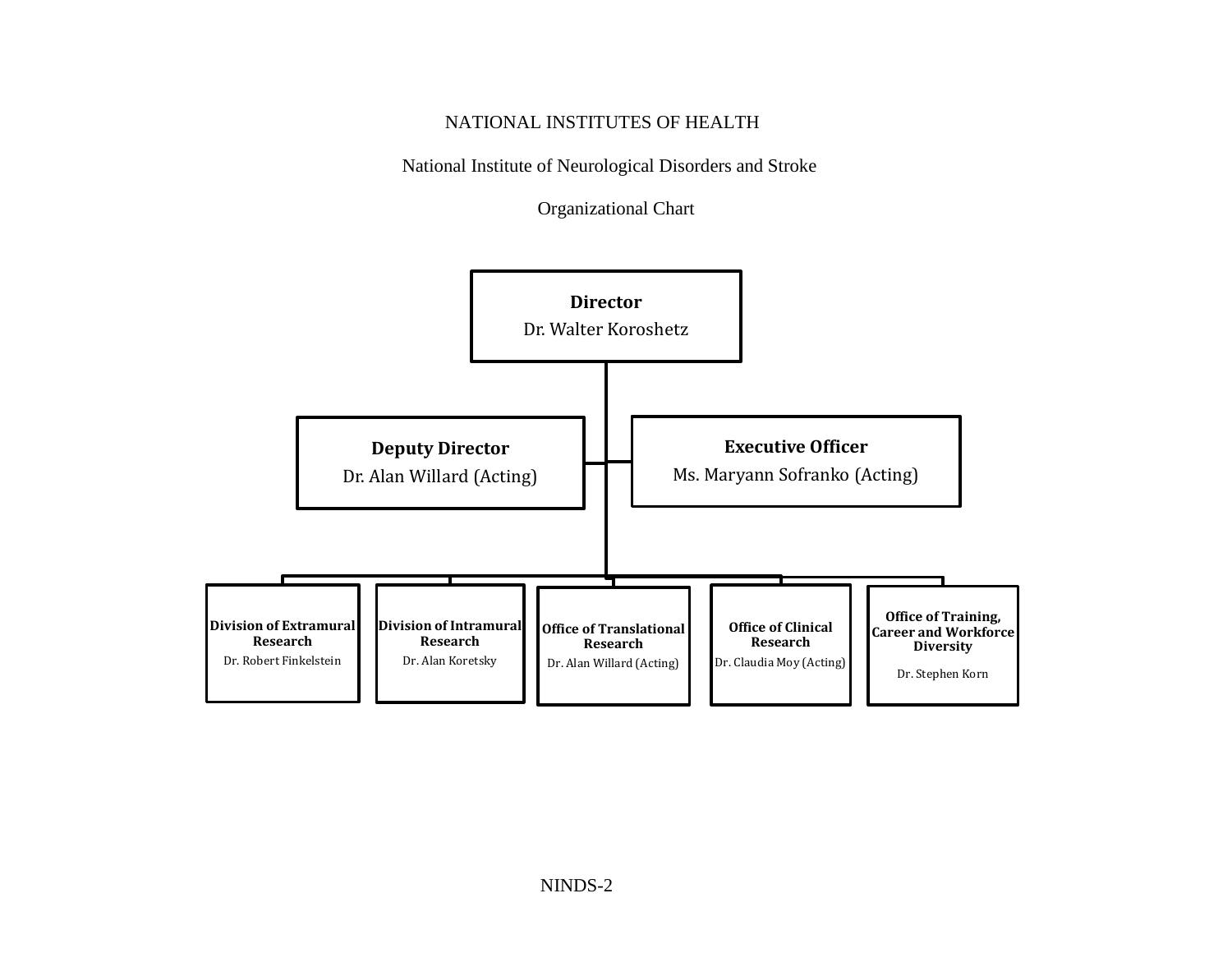### NATIONAL INSTITUTES OF HEALTH

# National Institute of Neurological Disorders and Stroke

For carrying out section 301 and title IV of the PHS Act with respect to neurological disorders and stroke, [\$1,696,139,000]*\$1,659,416,000*.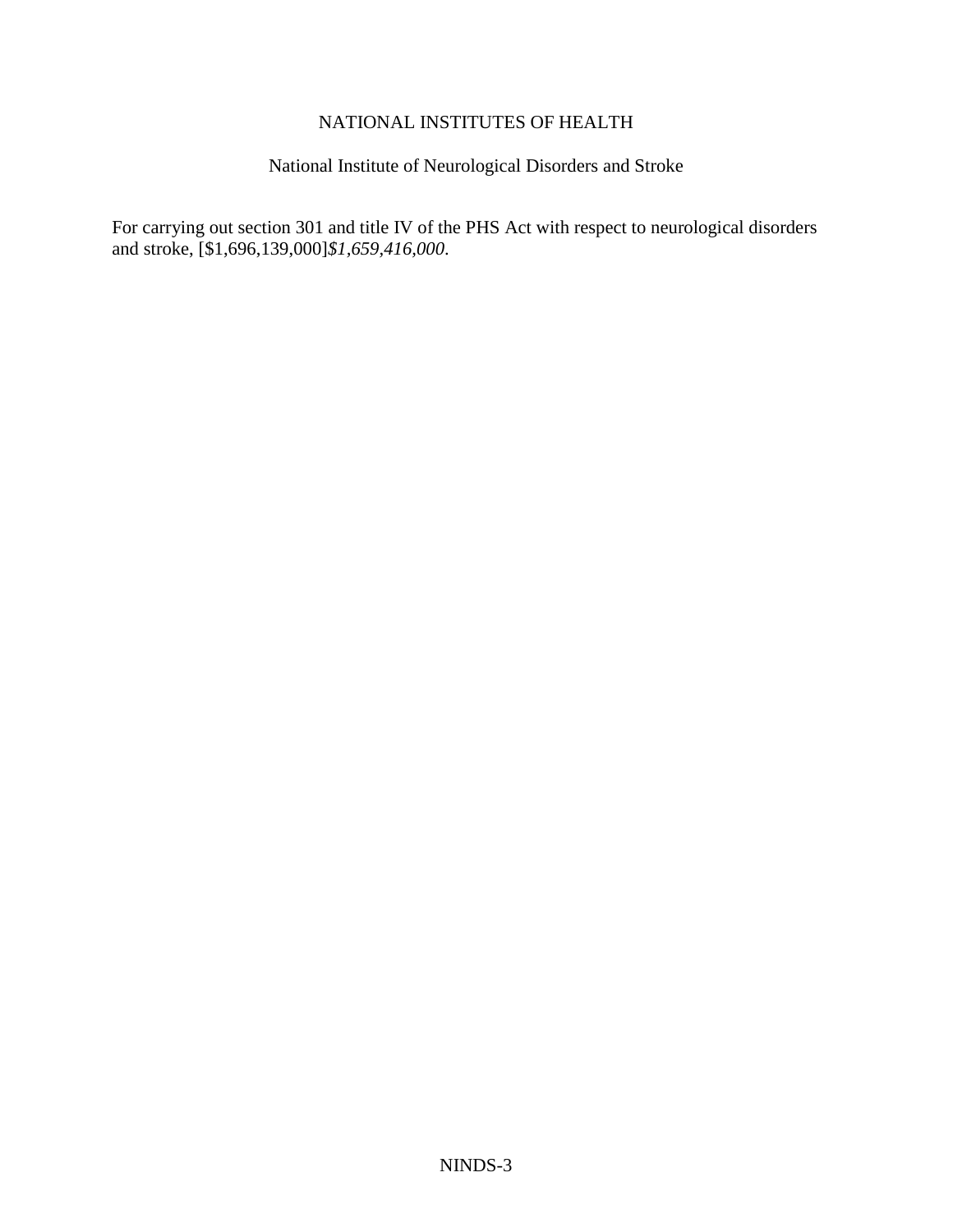# **Amounts Available for Obligation**<sup>1</sup>

(Dollars in Thousands)

| <b>Source of Funding</b>            | FY 2015 Actual    | FY 2016 Enacted | FY 2017 President's<br><b>Budget</b> |
|-------------------------------------|-------------------|-----------------|--------------------------------------|
| Appropriation                       | \$1,605,205       | \$1,696,139     | \$1,695,180                          |
| Mandatory Appropriation: (non-add)  |                   |                 |                                      |
| Type 1 Diabetes                     | $\left( 0\right)$ | (0)             | (0)                                  |
| Other Mandatory financing           | (0)               | (0)             | (35, 764)                            |
| Rescission                          |                   |                 |                                      |
| Sequestration                       |                   |                 |                                      |
| FY 2015 First Secretary's Transfer  |                   |                 |                                      |
| FY 2015 Second Secretary's Transfer |                   |                 |                                      |
| Subtotal, adjusted appropriation    | \$1,605,205       | \$1,696,139     | \$1,695,180                          |
| <b>OAR HIV/AIDS Transfers</b>       | $-598$            | -959            |                                      |
| National Children's Study Transfers |                   |                 |                                      |
| Subtotal, adjusted budget authority | \$1,604,607       | \$1,695,180     | \$1,695,180                          |
| Unobligated balance, start of year  |                   |                 |                                      |
| Unobligated balance, end of year    |                   |                 |                                      |
| Subtotal, adjusted budget authority | \$1,604,607       | \$1,695,180     | \$1,695,180                          |
| Unobligated balance lapsing         | $-26$             |                 |                                      |
| Total obligations                   | \$1,604,581       | \$1,695,180     | \$1,695,180                          |

<sup>1</sup> Excludes the following amounts for reimbursable activities carried out by this account:

FY 2015 - \$15,430 FY 2016 - \$15,456 FY 2017 - \$15,488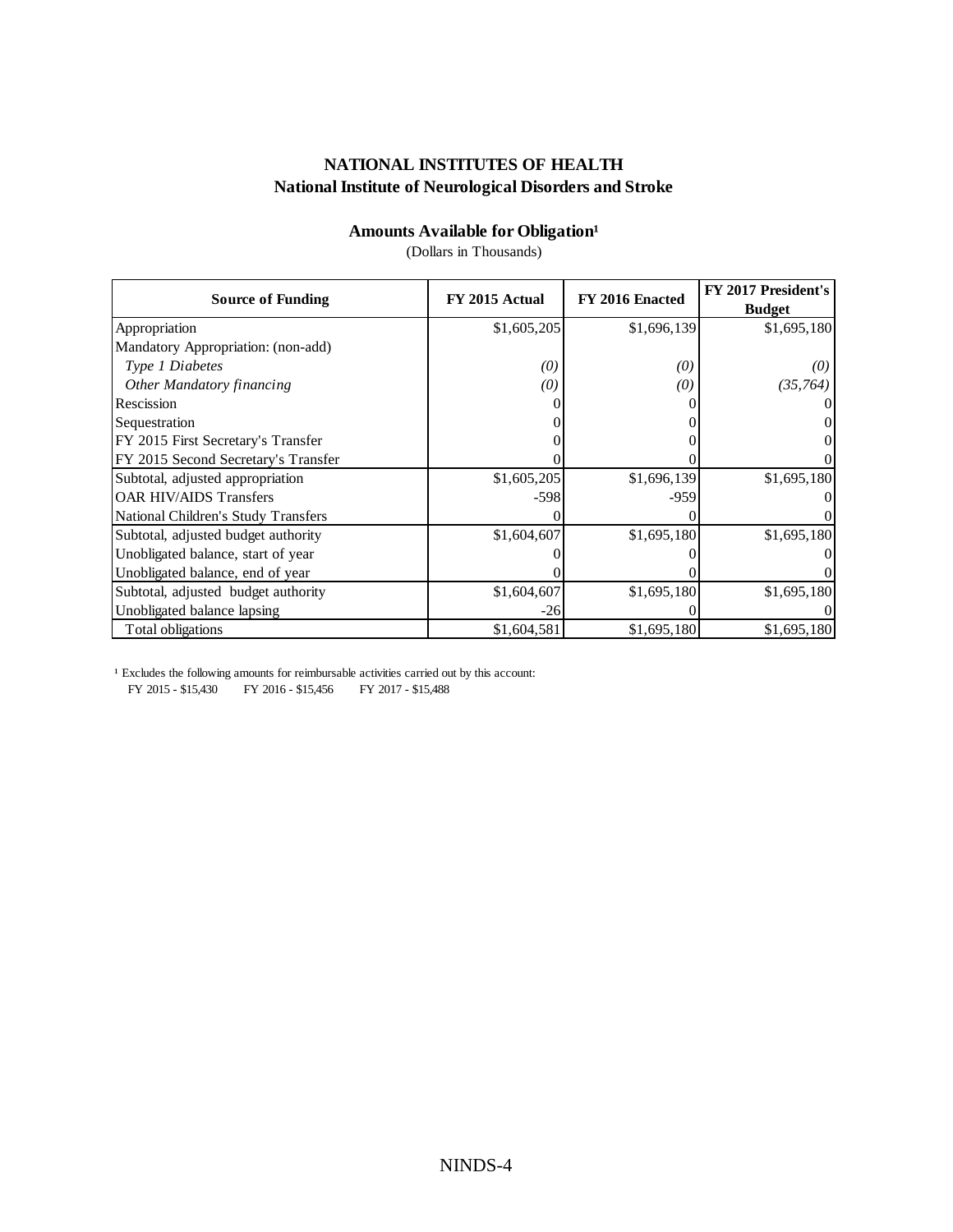# **NATIONAL INSTITUTES OF HEALTH FY 2017 Congressional Justification NINDS**

#### **Budget Mechanism - Total<sup>1</sup>**

(Dollars in Thousands)

|                                                                                       |              |                | FY 2017      |                 |              |                                         |              |                  |
|---------------------------------------------------------------------------------------|--------------|----------------|--------------|-----------------|--------------|-----------------------------------------|--------------|------------------|
| <b>MECHANISM</b>                                                                      |              | FY 2015 Actual |              | FY 2016 Enacted |              | FY 2017 President's Budget <sup>3</sup> |              | $+/-$<br>FY 2016 |
|                                                                                       | No.          | Amount         | No.          | Amount          | No.          | Amount                                  | No.          | Amount           |
|                                                                                       |              |                |              |                 |              |                                         |              |                  |
| Research Projects:                                                                    |              |                |              |                 |              |                                         |              |                  |
| Noncompeting                                                                          | 1,884        | \$769,056      | 1,944        | \$834,376       | 2,001        | \$852,382                               | 57           | \$18,006         |
| Administrative Supplements                                                            | (92)         | 5,240          | (95)         | 5,000           | (95)         | 5,000                                   |              |                  |
| Competing:<br>Renewal                                                                 | 137          | 65,576         | 137          | 65,576          | 124          | 47,135                                  | $-13$        | $-18,441$        |
| New                                                                                   | 682          | 245,292        | 682          | 245,525         | 618          | 234,641                                 | $-64$        | $-10,884$        |
| Supplements                                                                           |              |                |              |                 |              |                                         |              |                  |
| Subtotal, Competing                                                                   | 819          | \$310,869      | 819          | \$311,101       | 742          | \$281,776                               | $-77$        | $-$ \$29,325     |
| Subtotal, RPGs                                                                        | 2,703        | \$1,085,165    | 2,763        | \$1,150,477     | 2,743        | \$1,139,158                             | $-20$        | $-$11,319$       |
| SBIR/STTR                                                                             | 94           | 45,221         | 95           | 50,560          | 103          | 54,834                                  | $\bf 8$      | 4,274            |
| <b>Research Project Grants</b>                                                        | 2,797        | \$1,130,386    | 2,858        | \$1,201,037     | 2,846        | \$1,193,992                             | $-12$        | $-$7,045$        |
|                                                                                       |              |                |              |                 |              |                                         |              |                  |
| Research Centers:                                                                     |              |                |              |                 |              |                                         |              |                  |
| Specialized/Comprehensive                                                             | 53           | \$54,193       | 61           | \$58,528        | 61           | \$58,528                                |              |                  |
| Clinical Research                                                                     |              |                |              |                 |              |                                         |              |                  |
| Biotechnology                                                                         |              |                |              |                 |              |                                         |              |                  |
| Comparative Medicine                                                                  |              | 588            |              |                 |              |                                         |              |                  |
| Research Centers in Minority Institutions                                             |              |                |              |                 |              |                                         |              |                  |
| <b>Research Centers</b>                                                               | 53           | \$54,781       | 61           | \$58,528        | 61           | \$58,528                                |              |                  |
|                                                                                       |              |                |              |                 |              |                                         |              |                  |
| Other Research:                                                                       |              |                |              |                 |              |                                         |              |                  |
| <b>Research Careers</b>                                                               | 205          | \$34,704       | 199          | \$35,398        | 199          | \$35,398                                |              |                  |
| Cancer Education                                                                      |              |                |              |                 |              |                                         |              |                  |
| Cooperative Clinical Research                                                         | 67           | 17,635         | 69           | 20,809          | 70           | 21,017                                  | 1            | 208              |
| <b>Biomedical Research Support</b>                                                    |              |                |              |                 |              |                                         |              |                  |
| Minority Biomedical Research Support<br>Other                                         | 132          | 30,541         | 139          | 32,068          | 146          | 33,671                                  |              | 1,603            |
| Other Research                                                                        | 404          | \$82,880       | 407          | \$88,275        | 41.          | \$90,086                                | 7<br>$\bf 8$ | \$1,811          |
| <b>Total Research Grants</b>                                                          | 3,254        | \$1,268,047    | 3,326        | \$1,347,840     | 3,322        | \$1,342,606                             | $-4$         | $-$5,234$        |
|                                                                                       |              |                |              |                 |              |                                         |              |                  |
| Ruth L Kirchstein Training Awards:                                                    | <b>FTTPs</b> |                | <b>FTTPs</b> |                 | <b>FTTPs</b> |                                         | <b>FTTPs</b> |                  |
| <b>Individual Awards</b>                                                              | 340          | \$14,176       | 340          | \$14,460        | 340          | \$14,749                                |              | \$289            |
| <b>Institutional Awards</b>                                                           | 299          | 14,005         | 299          | 14,285          | 299          | 14,571                                  |              | 286              |
| <b>Total Research Training</b>                                                        | 639          | \$28,182       | 639          | \$28,745        | 639          | \$29,320                                |              | \$575            |
|                                                                                       |              |                |              |                 |              |                                         |              |                  |
| Research & Develop. Contracts                                                         | 57           | \$84,987       | 100          | \$85,667        | 100          | \$85,667                                |              |                  |
| $(SBIR/STTR)$ (non-add) <sup>2</sup>                                                  | (2)          | (383)          | (2)          | (850)           | (2)          | (850)                                   |              |                  |
|                                                                                       |              |                |              |                 |              |                                         |              |                  |
| <b>Intramural Research</b>                                                            | 325          | \$159,567      | 325          | \$165,878       | 325          | \$169,196                               |              | \$3,318          |
| Res. Management & Support                                                             | 192          | 63,824         | 197          | 67,050          | 197          | 68,391                                  |              | 1,341            |
| Res. Management & Support (SBIR Admin) (non-add) <sup>2</sup>                         |              | (463)          |              | (500)           |              | (500)                                   |              |                  |
|                                                                                       |              |                |              |                 |              |                                         |              |                  |
| Office of the Director - Appropriation <sup>2</sup><br>Office of the Director - Other |              |                |              |                 |              |                                         |              |                  |
| ORIP/SEPA (non-add) <sup>2</sup>                                                      |              |                |              |                 |              |                                         |              |                  |
| Common Fund (non-add) <sup>2</sup>                                                    |              |                |              |                 |              |                                         |              |                  |
|                                                                                       |              |                |              |                 |              |                                         |              |                  |
| <b>Buildings and Facilities</b>                                                       |              |                |              |                 |              |                                         |              |                  |
| Appropriation                                                                         |              |                |              |                 |              |                                         |              |                  |
| Type 1 Diabetes                                                                       |              |                |              |                 |              |                                         |              |                  |
| Program Evaluation Financing                                                          |              |                |              |                 |              |                                         |              |                  |
| Cancer Initiative Mandatory Financing                                                 |              |                |              |                 |              |                                         |              |                  |
| Other Mandatory Financing                                                             |              |                |              |                 |              | $-35,764$                               |              | $-35,764$        |
|                                                                                       |              |                |              |                 |              |                                         |              |                  |
| Subtotal, Labor/HHS Budget Authority                                                  |              | \$1,604,607    |              | \$1,695,180     |              | \$1,659,416                             |              | -\$35,764        |
| Interior Appropriation for Superfund Res.                                             |              |                |              |                 |              |                                         |              |                  |
| Total, NIH Discretionary B.A.                                                         |              | \$1,604,607    |              | \$1,695,180     |              | \$1,659,416                             |              | \$35,764         |
| Type 1 Diabetes                                                                       |              |                |              |                 |              |                                         |              |                  |
| <b>Proposed Law Funding</b>                                                           |              |                |              |                 |              |                                         |              |                  |
| Cancer Initiative Mandatory Financing                                                 |              |                |              |                 |              |                                         |              |                  |
| Other Mandatory Financing                                                             |              |                |              |                 |              | 35,764                                  |              | 35,764           |
| <b>Total, NIH Budget Authority</b>                                                    |              | \$1,604,607    |              | \$1,695,180     |              | \$1,695,180                             |              |                  |
| Program Evaluation Financing                                                          |              |                |              |                 |              |                                         |              |                  |
| <b>Total, Program Level</b>                                                           |              | \$1,604,607    |              | \$1,695,180     |              | \$1,695,180                             |              |                  |

All Subtotal and Total numbers may not add due to rounding. All numbers in italics and brackets are non-add. Includes mandatory financing.

¹ ² ³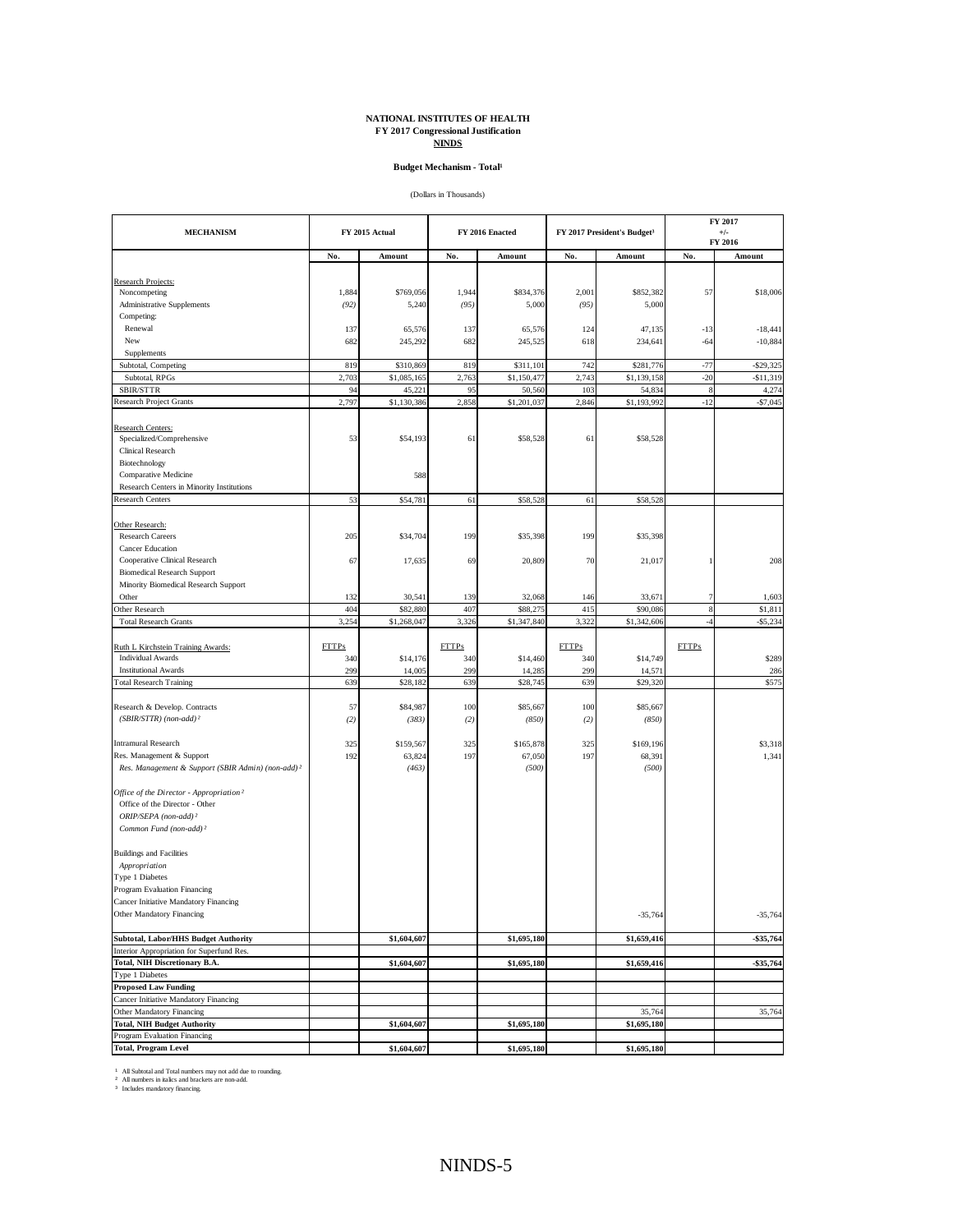### **Major Changes in the Fiscal Year 2017 President's Budget Request**

Small Business Innovation Research/ Small Business Technology Transfer SBIR/STTR (+\$4.274 million, total \$54.834 million):

NINDS will increase resources to support SBIR and STTR projects to reflect a 3.65 percent share of NINDS's budget.

Other Research (+\$1.811 million, total \$90.086 million):

NINDS will increase resources in Other Research to support Resource-Related Research Projects (R24) for the BRAIN Initiative.

Research Training (+\$0.575 million, total \$29.320 million):

NIH will provide an increase of two percent over FY 2016 for stipend levels for pre-doctoral and post-doctoral trainees. The requested increase will help sustain the development of a highly qualified biomedical research workforce.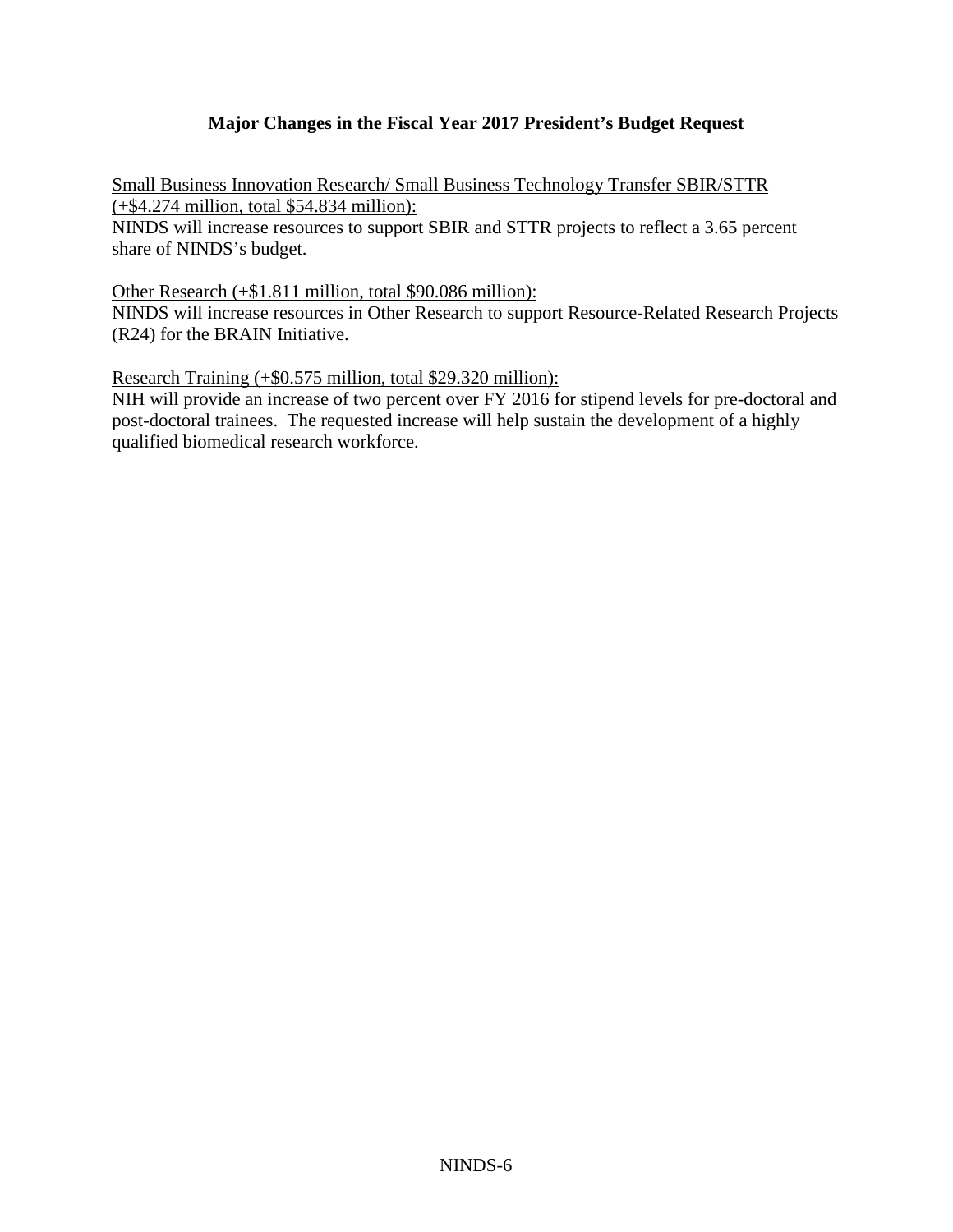#### **Summary of Changes**

#### (Dollars in Thousands)

| FY 2016 Enacted                                                                              |                                         | \$1,695,180                            |
|----------------------------------------------------------------------------------------------|-----------------------------------------|----------------------------------------|
| FY 2017 President's Budget<br>Net change                                                     |                                         | \$1,695,180<br>\$0                     |
|                                                                                              |                                         |                                        |
|                                                                                              | FY 2017 President's Budget <sup>1</sup> | Change from FY 2016                    |
| <b>CHANGES</b>                                                                               | <b>Budget Authority</b><br><b>FTEs</b>  | <b>FTEs</b><br><b>Budget Authority</b> |
| Built-in:<br>А.                                                                              |                                         |                                        |
| 1. Intramural Research:                                                                      |                                         |                                        |
| a. Annualization of January 2016 pay increase & benefits                                     | \$53,855                                | \$133                                  |
| b. January FY 2017 pay increase $&$ benefits                                                 | 53,855                                  | 400                                    |
| c. Two less days of pay                                                                      | 53,855                                  | $-407$                                 |
| d. Differences attributable to change in FTE                                                 | 53,855                                  | $\mathbf{0}$                           |
| e. Payment for centrally furnished services                                                  | 28,908                                  | 3,171                                  |
| f. Increased cost of laboratory supplies, materials, other expenses, and non-recurring costs | 86,434                                  | 181                                    |
| Subtotal                                                                                     |                                         | \$3,479                                |
|                                                                                              |                                         |                                        |
| 2. Research Management and Support:                                                          |                                         |                                        |
| a. Annualization of January 2016 pay increase & benefits                                     | \$29,634                                | \$72                                   |
| b. January FY 2017 pay increase & benefits                                                   | 29,634                                  | 217                                    |
| c. Two less days of pay                                                                      | 29,634                                  | $-221$                                 |
| d. Differences attributable to change in FTE                                                 | 29,634                                  | $\mathbf{0}$                           |
| e. Payment for centrally furnished services                                                  | 7,748                                   | 1,029                                  |
| f. Increased cost of laboratory supplies, materials, other expenses, and non-recurring costs | 31,009                                  | 83                                     |
| Subtotal                                                                                     |                                         | \$1,180                                |
|                                                                                              |                                         |                                        |
| Subtotal, Built-in                                                                           |                                         | \$4,659                                |

|                                       |             | FY 2017 President's Budget <sup>1</sup> | Change from FY 2016 |              |  |
|---------------------------------------|-------------|-----------------------------------------|---------------------|--------------|--|
| <b>CHANGES</b>                        | No.         | Amount                                  | No.                 | Amount       |  |
| B. Program:                           |             |                                         |                     |              |  |
| 1. Research Project Grants:           |             |                                         |                     |              |  |
| a. Noncompeting                       | 2,001       | \$857,382                               | 57                  | \$18,006     |  |
| b. Competing                          | 742         | 281,776                                 | $-77$               | $-29,325$    |  |
| c. SBIR/STTR                          | 103         | 54,834                                  | 8                   | 4,274        |  |
| Subtotal, RPGs                        | 2,846       | \$1,193,992                             | $-12$               | $-$7,045$    |  |
| 2. Research Centers                   | 61          | \$58,528                                | $\Omega$            | \$0          |  |
| 3. Other Research                     | 415         | 90,086                                  | 8                   | 1,811        |  |
| 4. Research Training                  | 639         | 29,320                                  | $\mathbf{0}$        | 575          |  |
| 5. Research and development contracts | 100         | 85,667                                  | $\mathbf{0}$        | $\bf{0}$     |  |
| Subtotal, Extramural                  |             | \$1,457,593                             |                     | $-$4,659$    |  |
|                                       | <b>FTEs</b> |                                         | <b>FTEs</b>         |              |  |
| 6. Intramural Research                | 325         | \$169,196                               | $\mathbf{0}$        | $-$161$      |  |
| 7. Research Management and Support    | 197         | 68,391                                  | $\mathbf{0}$        | 161          |  |
| 8. Construction                       |             | $\vert$ 0                               |                     | $\mathbf{0}$ |  |
| 9. Buildings and Facilities           |             | $\Omega$                                |                     | $\mathbf{0}$ |  |
| Subtotal, Program                     | 522         | \$1,695,180                             | $\mathbf{0}$        | $-$4,659$    |  |
| Total changes                         |             |                                         |                     | \$0          |  |

<sup>1</sup> Includes mandatory financing.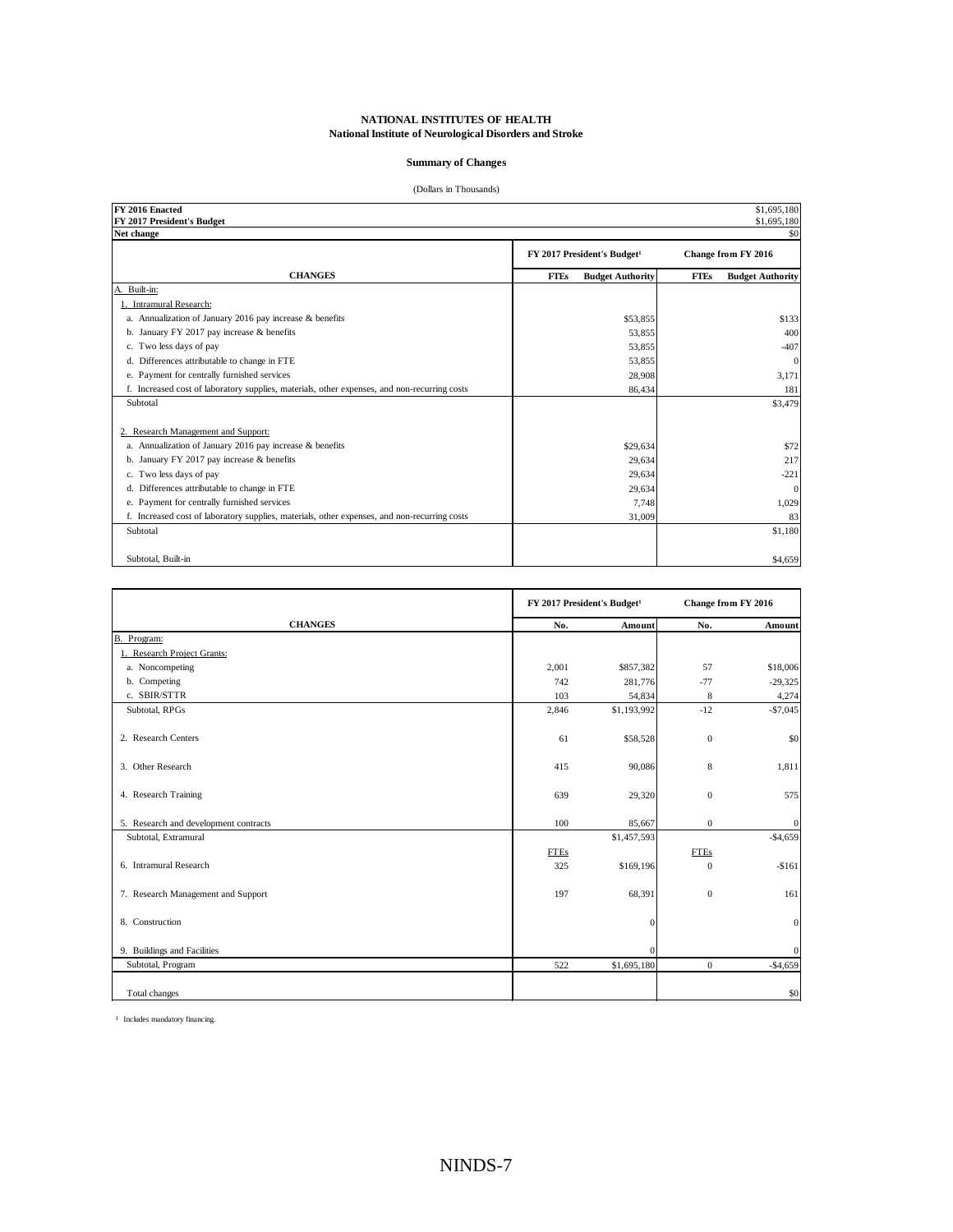### Fiscal Year 2016 Graphs





<sup>1</sup>Includes mandatory financing.

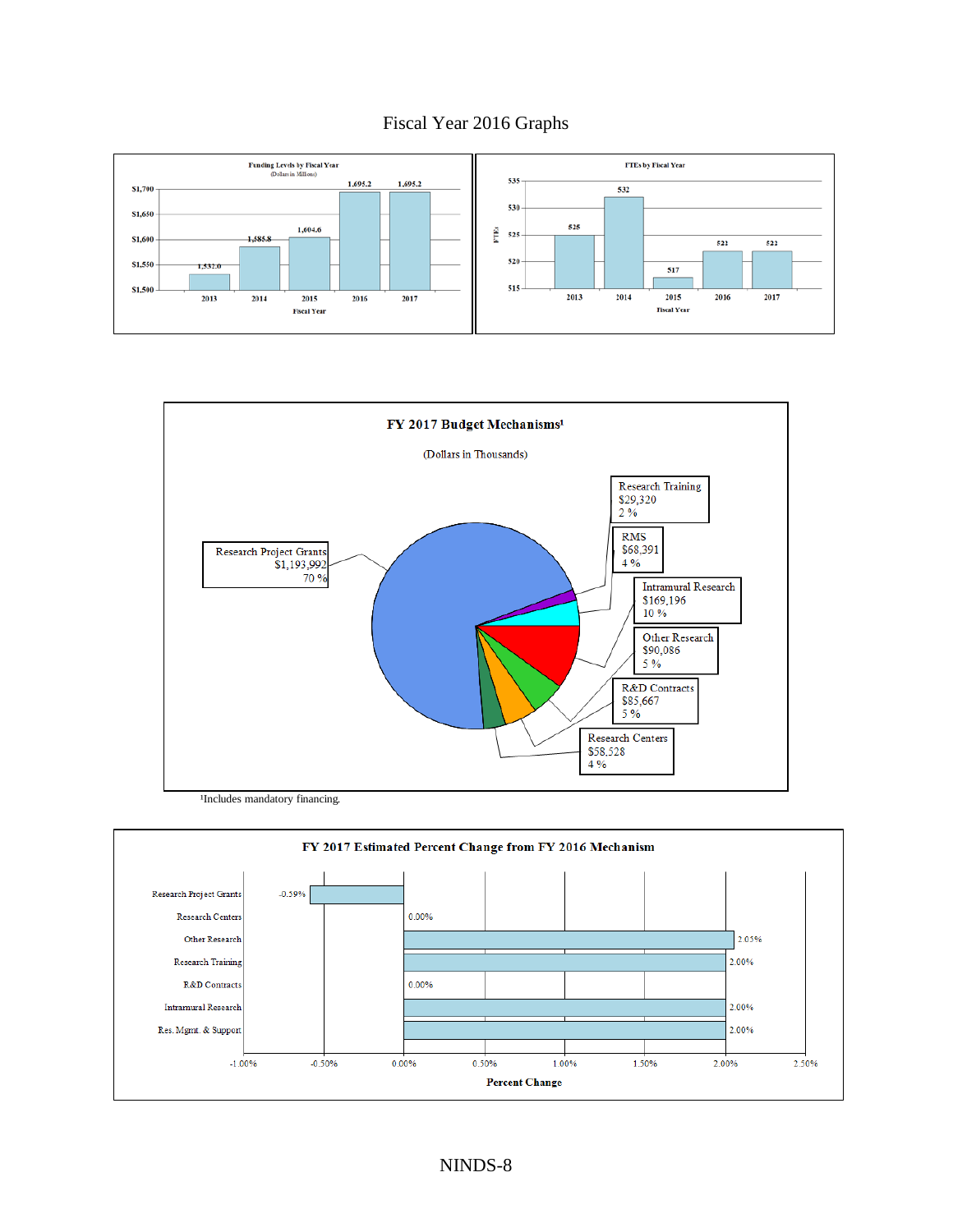### **NATIONAL INSTITUTES OF HEALTH**

#### **National Institute of Neurological Disorders and Stroke**

### **Budget Authority by Activity**<sup>1</sup> (Dollars in Thousands)

|                                                  | FY 2015 Actual |             | FY 2016 Enacted |             | FY 2017 President's Budget <sup>2</sup> |             | FY 2017<br>$+/-$<br><b>FY2016</b> |           |
|--------------------------------------------------|----------------|-------------|-----------------|-------------|-----------------------------------------|-------------|-----------------------------------|-----------|
| <b>Extramural Research</b>                       | FTE            | Amount      | FTE             | Amount      | <b>FTE</b>                              | Amount      | <b>FTE</b>                        | Amount    |
| Detail                                           |                |             |                 |             |                                         |             |                                   |           |
| Channels, Synapses, and Circuits                 |                | \$194,291   |                 | \$205,689   |                                         | \$205,034   |                                   | $-$ \$655 |
| Infrastructure, Training Programs, and Resources |                | 132,059     |                 | 139,807     |                                         | 139,361     |                                   | $-445$    |
| Neural Environment                               |                | 229,097     |                 | 242,537     |                                         | 241,765     |                                   | $-773$    |
| Neurodegeneration                                |                | 217,254     |                 | 229,999     |                                         | 229,267     |                                   | $-733$    |
| Neurogenetics                                    |                | 228,184     |                 | 241,572     |                                         | 240,802     |                                   | $-770$    |
| Repair and Plasticity                            |                | 134,940     |                 | 142,857     |                                         | 142,402     |                                   | $-455$    |
| Systems & Cognitive Neuroscience                 |                | 191,064     |                 | 202,274     |                                         | 201.629     |                                   | $-644$    |
| <b>Translational Research</b>                    |                | 54,327      |                 | 57,517      |                                         | 57,334      |                                   | $-183$    |
| Subtotal, Extramural                             |                | \$1,381,216 |                 | \$1,462,252 |                                         | \$1,457,593 |                                   | $-$4,659$ |
| <b>Intramural Research</b>                       | 325            | \$159,567   | 325             | \$165,878   | 325                                     | \$169,196   | $\bf{0}$                          | \$3,318   |
| <b>Research Management &amp; Support</b>         | 192            | \$63,824    | 197             | \$67,050    | 197                                     | \$68,391    | 0                                 | \$1,341   |
| <b>TOTAL</b>                                     | 517            | \$1,604,607 | 522             | \$1,695,180 | 522                                     | \$1,695,180 | $\bf{0}$                          | \$0       |

<sup>1</sup> Includes FTEs whose payroll obligations are supported by the NIH Common Fund.<br><sup>2</sup> Includes mandatory financing.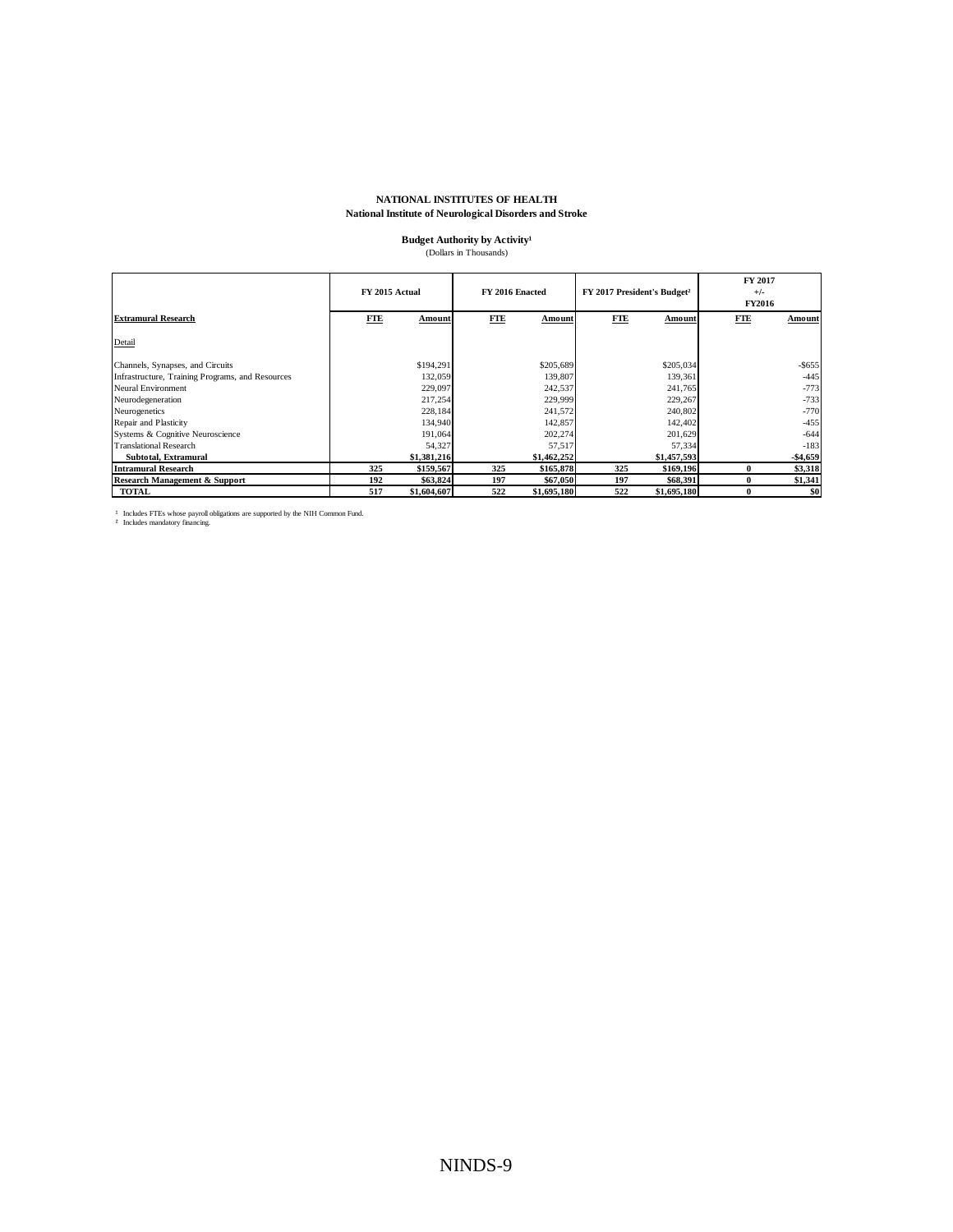### **Authorizing Legislation**

|                                              | PHS Act/<br><b>Other Citation</b> | <b>U.S. Code</b><br><b>Citation</b> | 2016 Amount<br>Authorized | FY 2016 Enacted | 2017 Amount<br><b>Authorized</b> | FY 2017 President's<br>Budget <sup>1</sup> |
|----------------------------------------------|-----------------------------------|-------------------------------------|---------------------------|-----------------|----------------------------------|--------------------------------------------|
| Research and Investigation                   | Section 301                       | 428241                              | Indefinite                |                 | Indefinite                       |                                            |
| National Institute of Neurological Disorders |                                   |                                     |                           | \$1,695,180,000 |                                  | \$1,659,416,000                            |
| and Stroke                                   | Section $401(a)$                  | 428281                              | Indefinite                |                 | Indefinite                       |                                            |
| Total, Budget Authority                      |                                   |                                     |                           | \$1,695,180,000 |                                  | \$1,659,416,000                            |

<sup>1</sup>Excludes mandatory financing.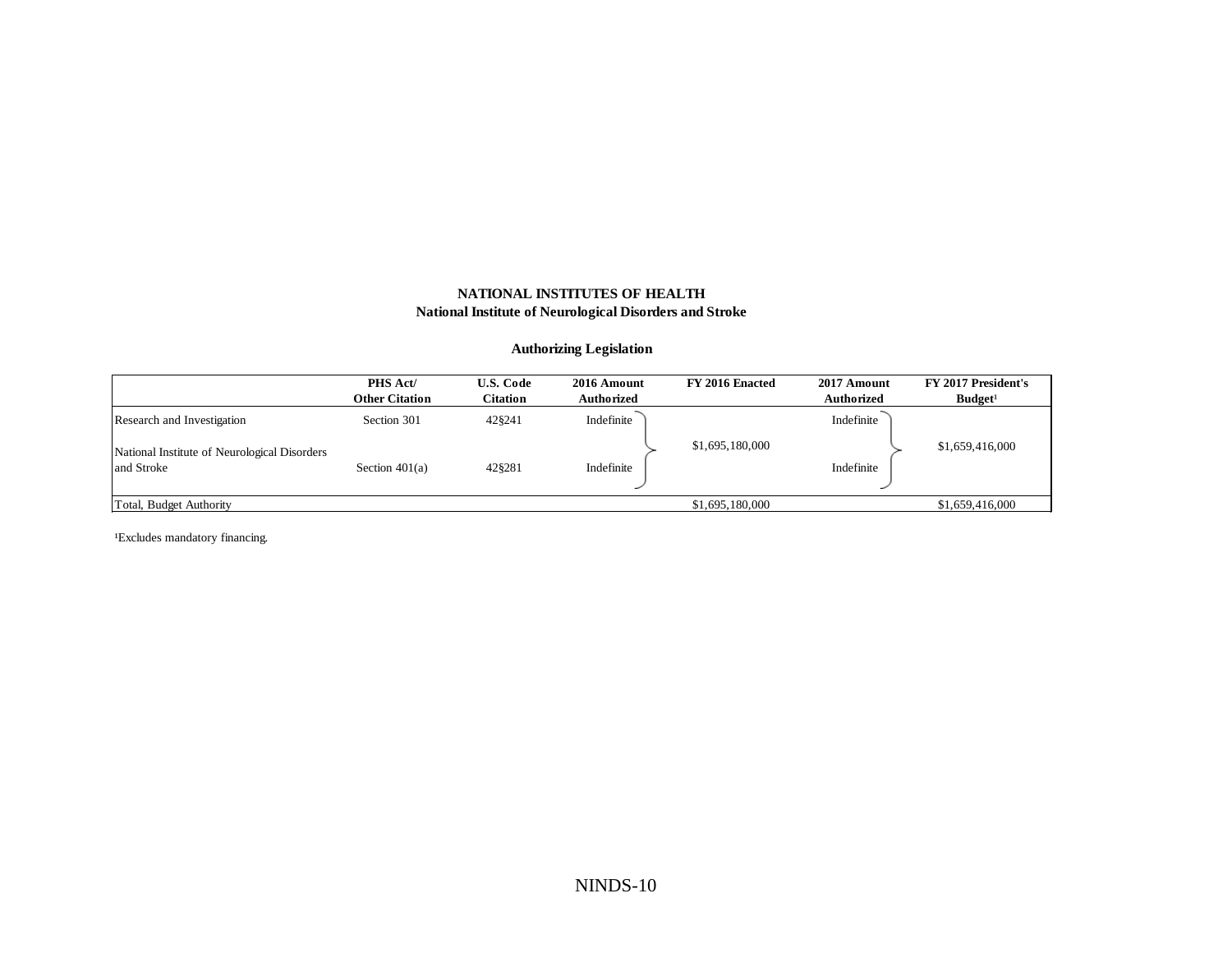# **Appropriations History**

| <b>Fiscal Year</b> | <b>Budget Estimate to</b><br><b>Congress</b> | <b>House Allowance</b> | <b>Senate Allowance</b> | Appropriation    |
|--------------------|----------------------------------------------|------------------------|-------------------------|------------------|
| 2007               | \$1,524,750,000                              | \$1,524,750,000        | \$1,537,703,000         | \$1,534,757,000  |
| Rescission         |                                              |                        |                         | \$0              |
| 2008               |                                              |                        |                         |                  |
| Rescission         | \$1,537,019,000                              | \$1,559,106,000        | \$1,573,268,000         | \$1,571,353,000  |
|                    |                                              |                        |                         | \$27,452,000     |
| 2009               | \$1,545,397,000                              | \$1,598,521,000        | \$1,588,405,000         | \$1,593,344,000  |
| Rescission         |                                              |                        |                         | \$0              |
| Supplemental       |                                              |                        |                         | \$8,212,000      |
| 2010               | \$1,612,745,000                              | \$1,650,253,000        | \$1,620,494,000         | \$1,636,371,000  |
| Rescission         |                                              |                        |                         | \$0              |
|                    |                                              |                        |                         |                  |
| 2011               | \$1,681,333,000                              |                        | \$1,678,696,000         | \$1,636,371,000  |
| Rescission         |                                              |                        |                         | \$14,368,312     |
|                    |                                              |                        |                         |                  |
| 2012               | \$1,664,253,000                              | \$1,664,253,000        | \$1,603,741,000         | \$1,629,445,000  |
| Rescission         |                                              |                        |                         | \$3,079,651      |
| 2013               | \$1,624,707,000                              |                        | \$1,629,631,000         | \$1,626,365,349  |
| Rescission         |                                              |                        |                         | \$3,252,731      |
| Sequestration      |                                              |                        |                         | $(\$81,632,357)$ |
| 2014               | \$1,642,619,000                              |                        | \$1,631,703,000         | \$1,587,982,000  |
| Rescission         |                                              |                        |                         | \$0              |
|                    |                                              |                        |                         |                  |
| 2015               | \$1,608,461,000                              |                        |                         | \$1,605,205,000  |
| Rescission         |                                              |                        |                         | \$0              |
|                    |                                              |                        |                         |                  |
| 2016               | \$1,660,375,000                              | \$1,656,334,000        | \$1,694,758,000         | \$1,696,139,000  |
| Rescission         |                                              |                        |                         | \$0              |
| 20171              | \$1,695,180,000                              |                        |                         |                  |

<sup>1</sup> Includes mandatory financing.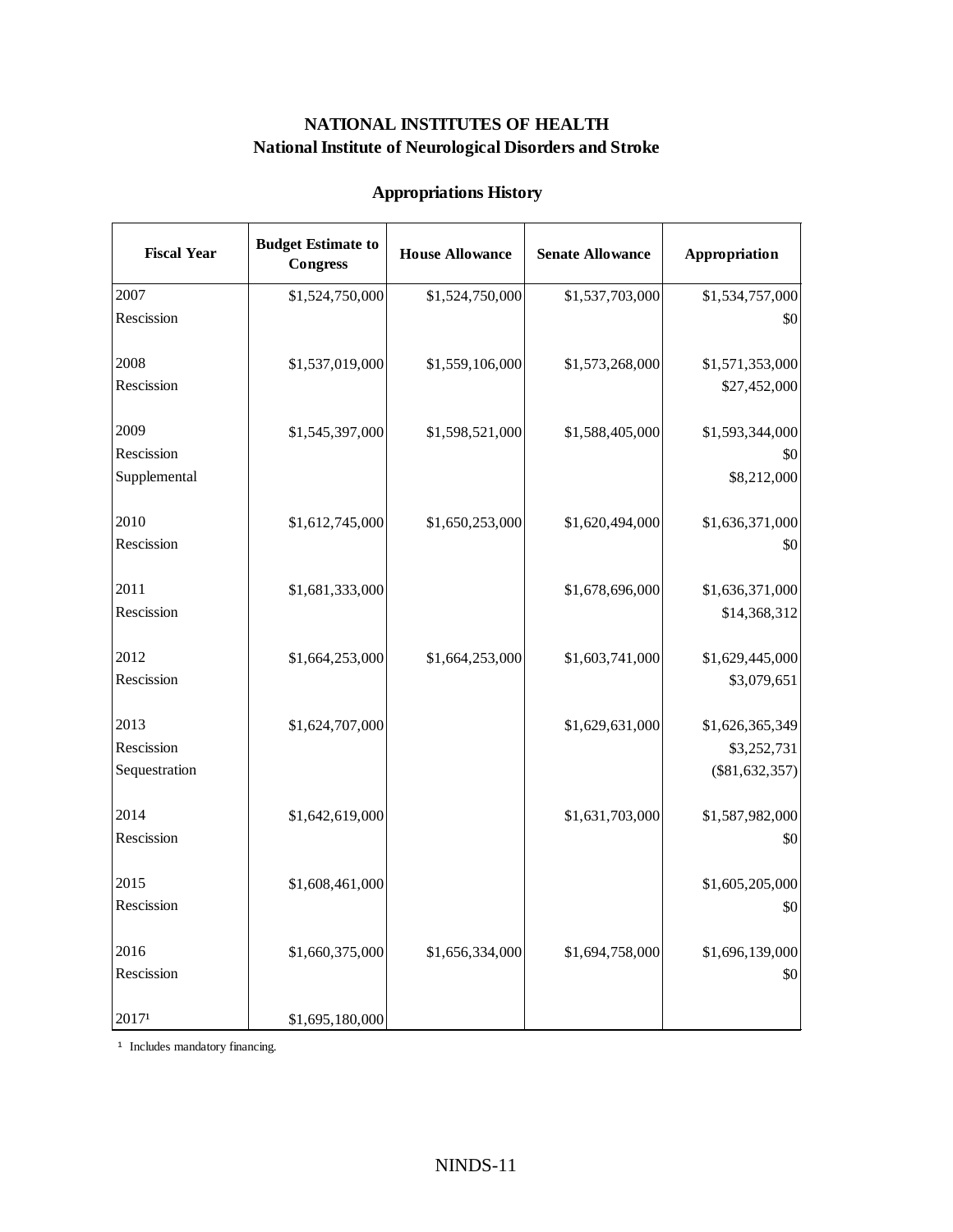### **Justification of Budget Request**

### *National Institute of Neurological Disorders and Stroke*

Authorizing Legislation: Section 301 and title IV of the Public Health Service Act, as amended. Budget Authority (BA):

|           |                 |                 | FY 2017         |               |  |
|-----------|-----------------|-----------------|-----------------|---------------|--|
|           | FY 2015         | FY 2016         | President's     | $FY$ 2017 +/- |  |
|           | Actual          | Enacted         | <b>Budget</b>   | FY 2016       |  |
| <b>BA</b> | \$1,604,607,000 | \$1,695,180,000 | \$1,695,180,000 | \$0           |  |
|           |                 |                 |                 |               |  |
| FTE       | 517             | 522             | 522             |               |  |

Program funds are allocated as follows: Competitive Grants/Cooperative Agreements; Contracts; Direct Federal/Intramural and Other.

### **Director's Overview**

The National Institute of Neurological Disorders and Stroke (NINDS) supports research to better understand the brain and nervous system and to improve the diagnosis, treatment, and prevention of nervous system disorders. Stroke, traumatic brain injury (TBI), dementia, chronic pain, epilepsy, Parkinson's disease, multiple sclerosis, and other all too familiar disorders of the nervous system affect millions of American families. Hundreds of rare and devastating neurological diseases add to the enormous public health burden.

To maximize its impact, NINDS monitors trends in research portfolios, evaluates specific programs, and engages stakeholders in strategic planning and planning for specific diseases and priorities, including heath disparities and workforce diversity. By scheduling interim analyses of large clinical trials and monitoring milestones in preclinical therapy development projects, NINDS shifts funds to the best current opportunities. Institute policies that strongly favor early stage investigators and an array of training programs for physicians and scientists promote workforce priorities. Common research resources enhance sharing and productivity. Although NINDS solicits grant proposals to address unmet public health needs or scientific opportunities, NINDS continues to hold investigator-initiated research paramount because of its proven record of driving breakthroughs. Finally, NINDS has been among the leaders of the scientific community in promoting transparency and reproducibility of research.

Opportunities arising from advances in neuroscience have naturally led many basic scientists to shift toward more applied research. However, NINDS identified a multi-year decline in grant applications in basic research that might endanger future progress against disease in both the public and private sector. Several NINDS actions have stopped this downward trend, including a solicitation for fundamental neuroscience research that will continue in FY 2017. A new NINDS Research Program Award, described below, emphasizes the long-term significance of research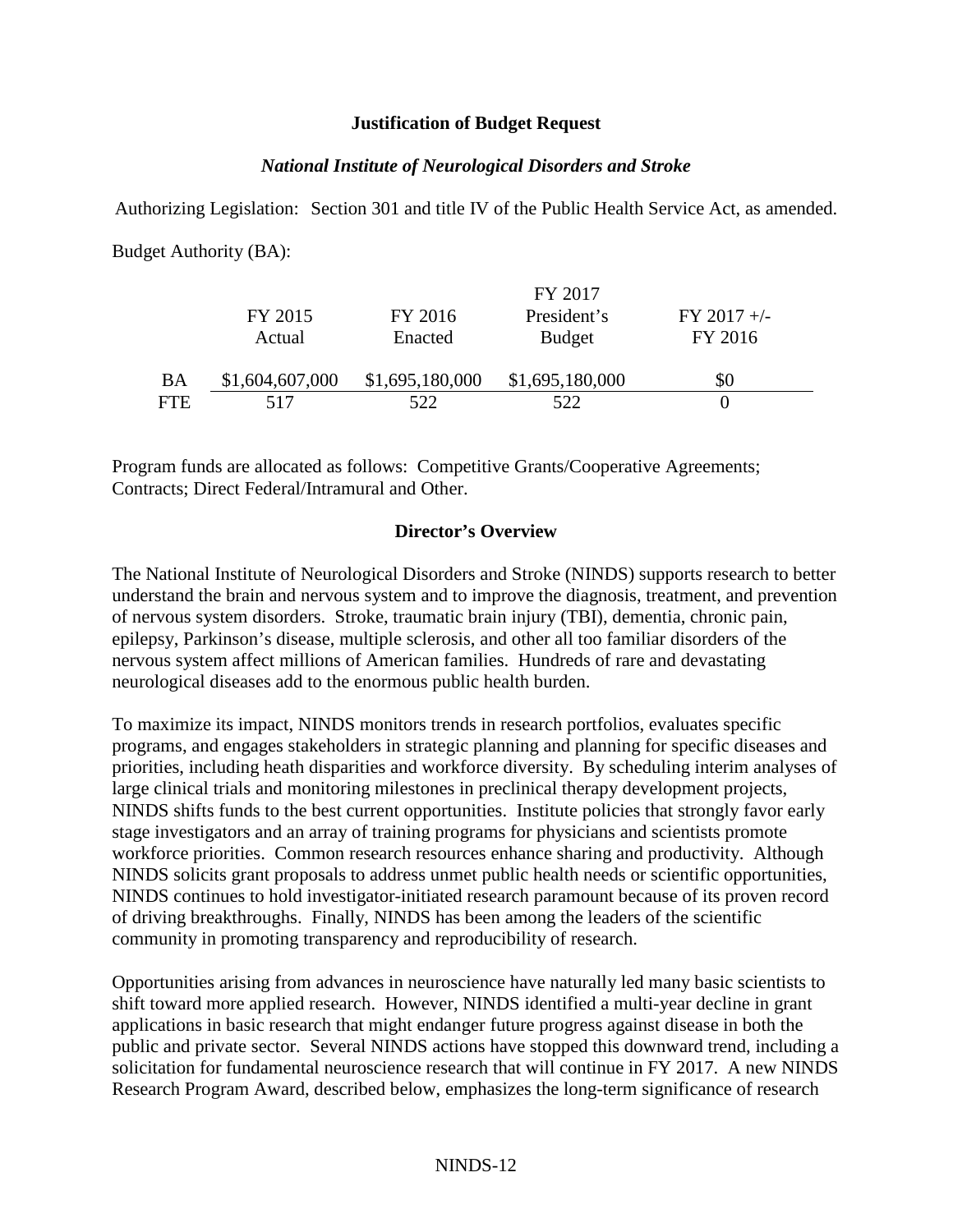and will be especially valuable for basic investigators. Reinforcing the emphasis on basic research, NINDS is an enthusiastic partner in the Brain Research through Advancing Innovative Neurotechnologies (BRAIN) initiative, which is developing technologies to study how brain circuits enable us to perceive, think, and act. In FY 2015, for example, investigators labeled and erased specific memory traces in animals' brains using optogenetics, which makes nerve cells' activity subject to control via light pulses, and wirelessly controlled the path a mouse walks using an "optofluidic" brain probe a tenth the width of a human hair that can deliver light or minute doses of a drug. The torrent of complex data from the Initiative will spur innovation in informatics and computational science that is likely to spillover far beyond neuroscience.

The National Alzheimer's Project Act recognized the public health imperative of not just Alzheimer's disease, the most common dementia, but also of Alzheimer's disease related dementias (ADRDs). Vascular cognitive impairment, in which brain blood vessels are affected, is so intertwined with Alzheimer's disease that most dementia is a combination of the two. Frontotemporal dementia (FTD) is the most common dementia in people under age 60. Lewy body and Parkinson's dementias also contribute to the immense burden. The National Plan to Address Alzheimer's Disease has incorporated recommendations from a 2013 NINDS-led summit on ADRDs, which, together with advice from the follow up ADRD Summit 2016, which NINDS is leading, will continue to guide NIH programs to address all dementias.

The U.S. age-adjusted stroke death rate declined by 77 percent from [1](#page-12-0)969 to  $2013<sup>1</sup>$ . Promoting brain health to prevent strokes may also be bending the curve on the incidence of dementia.<sup>[2](#page-12-1)</sup> Many NIH clinical studies contributed to progress against stroke by providing evidence to tailor preventive care for individual patients. Continuing this trend, in 2015 the SPRINT clinical trial, which NHLBI led with NINDS support, demonstrated that, for people with certain common risk factors, more stringent than usual blood pressure control lowered the risk of death from heart attack or stroke by almost a quarter compared to less aggressive care. This is a major game changer. Also in 2015, decades of public and private research led to the most significant advance in emergency care for stroke since NINDS developed treatment with the clot busting drug tPA in the 1990s. Clinical trials in several countries found that devices that directly remove an offending clot from a blocked artery can provide striking clinical benefit when tPA does not restore blood flow to the brain in severe strokes. An NINDS clinical trial is now investigating how to optimize patient selection to maximize the benefit.

NINDS and NHLBI are jointly developing the Strategies to Innovate EmeRgeENcy Care Clinical Trials (SIREN) program, which, beginning in FY 2017, will enhance emergency clinical research for both Institute's missions. SIREN complements StrokeNet, a multi-site clinical network for clinical trials in prevention, treatment, and rehabilitation, which arose from an intensive stroke priority setting process. Other ongoing NINDS initiatives also respond to both strategic planning and specific disease priorities. For example, the Epilepsy Centers without Walls address priorities from the Epilepsy Benchmarks, including a focus on disease modifying and preventive rather than symptomatic therapies. The Anticonvulsant Screening Program, which has contributed to several epilepsy drugs now on the market, is similarly shifting emphasis in response to a 2015 evaluation. Resource programs, such as the NINDS Biomarkers and

<span id="page-12-1"></span><span id="page-12-0"></span>

 $\frac{1}{2}$  JAMA 314:1731-1739 2015<br>
<sup>2</sup> Neurology Today 14:24-26, 2014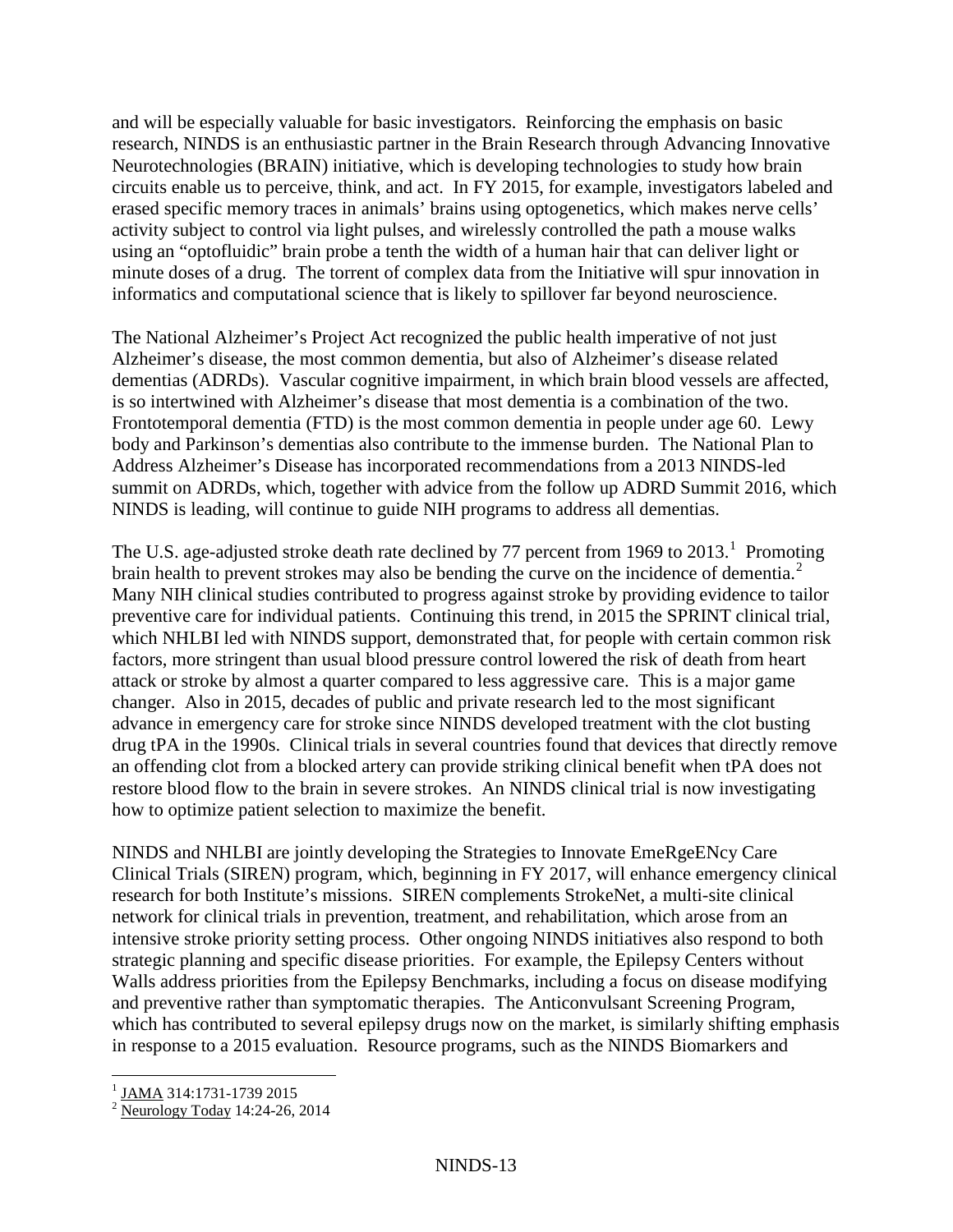Human Genetics Repositories, and NeuroBiobank, which integrates brain banking across multiple NIH ICs, will enhance efficiency and empower individual investigators.

Not long ago, neurologists could diagnose diseases of the brain, but do little to treat them. Although medical care is still far from adequate for many neurological disorders, the last two decades have yielded encouraging progress. This includes, for example, more than a dozen drugs for multiple sclerosis, deep brain stimulation therapy for Parkinson's, and emergency and evidence based preventive interventions for stroke. Previously baffling rare disorders, such as Rett syndrome, spinal muscular atrophy, and muscular dystrophies, whose prospects were especially bleak, are now seeing the first rationally developed therapies entering clinical trials, built on new understanding of the underlying diseases. And astonishing progress is emerging every day from basic research laboratories that bodes well for the future, from nanoscale understanding of how molecules control activity of nerve cells that sense pain and new insights about how dormant genes from viruses may contribute to amyotrophic lateral sclerosis (ALS), to unravelling the mysteries of how the normal brain develops, learns, ignores distractions, and coordinates complex movements. Opportunities for progress against neurological disorders and in promoting optimal brain health throughout life have never been better. NINDS is committed to supporting the highest quality, innovative research by scientists and physicians throughout the United States who can realize this promise.

### **Program Descriptions and Accomplishments**

Overall Budget Policy: The FY 2017 President's Budget request is \$1,695.180 million, flat over the FY 2016 Enacted level. NINDS emphasizes investigator-initiated research throughout its basic, translational, and clinical programs. Complementing these programs, the Institute solicits research proposals to address unmet mission-critical scientific opportunities, address public health needs, and provide common resources to enhance sharing and enable catalyze productivity. NINDS is a leader in the Neuroscience Blueprint for Neuroscience, which enhances collaboration among the NIH Office of the Director and 15 Institutes and Centers that support neuroscience research. NINDS is also a lead Institute in the development and implementation of the BRAIN Initiative and works closely with other parts of NIH, other Federal agencies, and private groups to implement the scientific vision for the BRAIN Initiative that an interdisciplinary team of scientists developed following extensive consultation with the scientific community. To that end, several BRAIN Initiative funding opportunity announcements have been issued for FY 2016 and others will be issued for FY 2017.

**Channels, Synapses, and Neural Circuits:** Ion channels, synapses, and neural circuits are fundamental components of the nervous system. Ion channels control electrical activity of cells. Synapses are specialized connections by which nerve cells influence the activity of other cells. Circuits formed by networks of precisely interconnected nerve cells carry out the information processing that enables us to perceive, think, and act. In addition to basic research on these fundamental components of the nervous system, this program supports studies on dysfunctions of channels, synapses, and circuits, which underlie many neurological disorders. Epilepsy, a prime example, is a major focus of the Channels, Synapses, and Neural Circuits program. NINDS-funded team science projects have identified a variety of new mutations that cause epilepsy and another team is trying to discover the cause of sudden unexpected death in epilepsy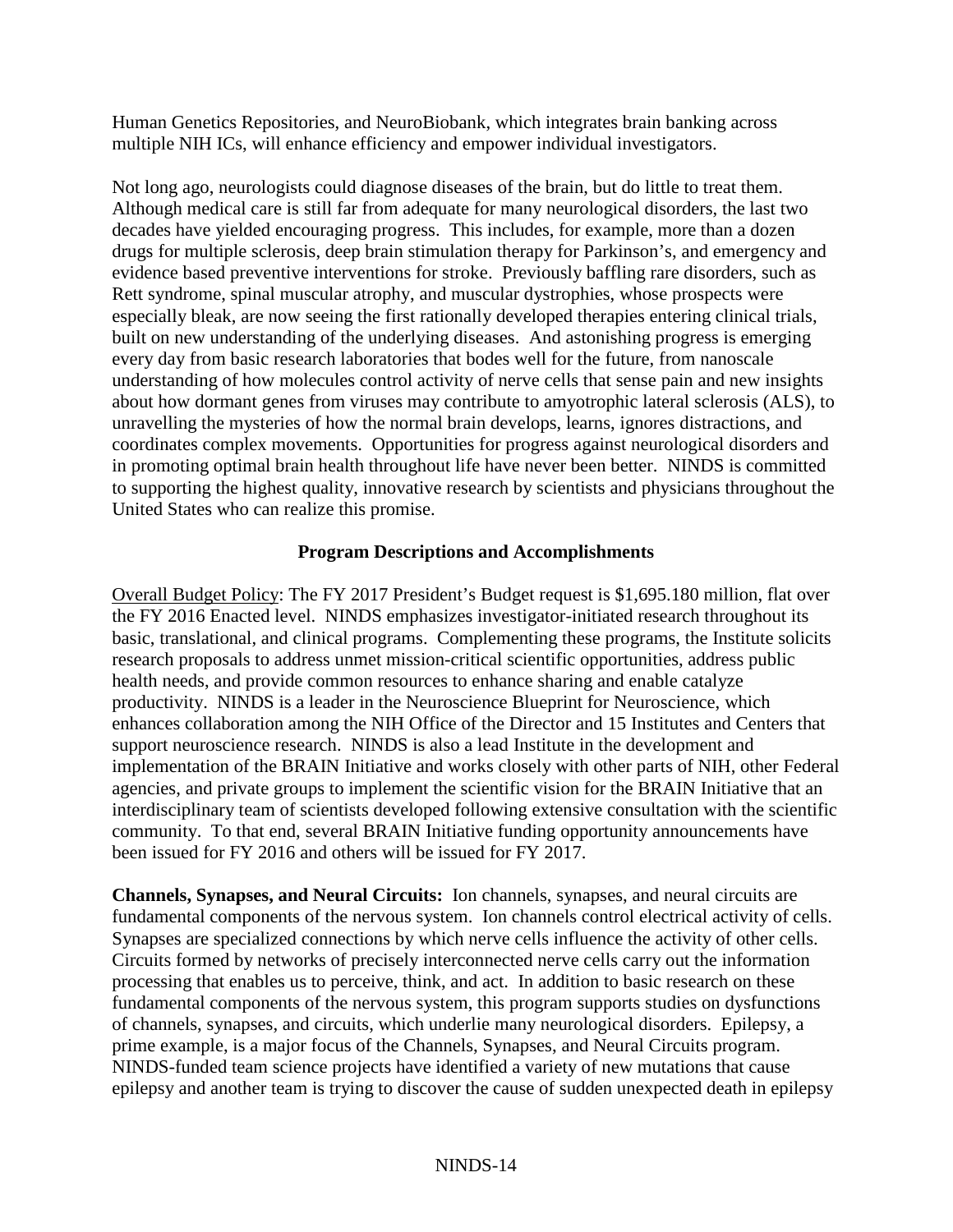(SUDEP). Although research has revealed in remarkable detail the molecular machinery that controls ion channels and synapses, and brain imaging has brought big picture insights about the functions of whole brain regions, technological limitations have held back understanding of how neural circuits work and what goes wrong in disease at that level. The BRAIN Initiative is developing tools to overcome these limitations, building on opportunities from decades of past NIH investments that have been recognized by multiple Nobel Prizes and other awards. Remarkable new methods are now emerging for classifying individual cells, reconstructing the intricate anatomical details of circuits, monitoring activity of thousands of brain cell in real time, and precisely controlling these cells. Hundreds of researchers are already applying these techniques to answer longstanding questions in basic research as well as pain, stroke, epilepsy, Parkinson's and other diseases.

Budget Policy: The FY 2017 President's Budget request is \$205.034 million, a decrease of \$0.655 million or 0.3 percent less than the FY 2016 Enacted level. In FY 2017, NINDS will continue to balance investigator-initiated research and research targeted to specific mission priorities, including projects funded through the Institute's translational research and clinical trials programs. Among targeted initiatives, the Epilepsy Centers without Walls (CWOW) bring together the best multidisciplinary teams of investigators, regardless of geographic locations, to focus for multiple years on a specific Benchmarks priority that is better addressed through such a cooperative effort rather than traditional grant mechanisms. Areas of focus have included a very successful neurogenetics CWOW, an active CWOW focusing on Sudden Unexpected Death in Epilepsy (SUDEP), and a new center for FY2016 on finding treatments that modify the disease process itself and combating treatment resistant epilepsy. NINDS and NHLBI have also collaborated to expand the CDC's Sudden Unexpected Infant Death (SUID) Case Registry to include SUDEP and Sudden Cardiac Death in individuals up to age 24 in 15 states.

**Infrastructure, training programs, and resources:** The Office of International Activities (OIA), Office of Training, Career Development, and Workforce Diversity, and Office of Clinical Research coordinate activities that span the breadth of NINDS, working with the relevant scientific and disease experts across Institute programs. OIA leads international collaborations that advance the NINDS mission and coordinates the Institute's global health activities, working closely with the Fogarty International Center. Following the advice of planning panels on workforce diversity, the Institute integrated its programs on diversity within the Office of Training, Career Development, and Workforce Diversity. This office coordinates extensive NINDS extramural programs for training and career development, as well as workforce diversity, tailored to the specific needs of physician-scientists at different stages of their careers. The Office of Clinical Research (OCR) supports infrastructure and programs for clinical research, including early and advanced phase clinical trials and large epidemiological studies, many of which have contributed to the remarkable progress against stroke and made major contributions to understanding health disparities. Over the last several years, OCR has significantly increased the efficiency and effectiveness of large scale clinical trials by enforcing milestones for progress, providing resources to improve patient access and recruitment, developing multi-site clinical networks for stroke, for first in patient studies of new neuro treatments, and for neurological emergency research that provide economies of scale, and pioneering innovations for multi-site trials, such as use of a single Institutional Review Board and master agreements among clinical sites that substantially reduce the time and cost required to launch new trials. The OCR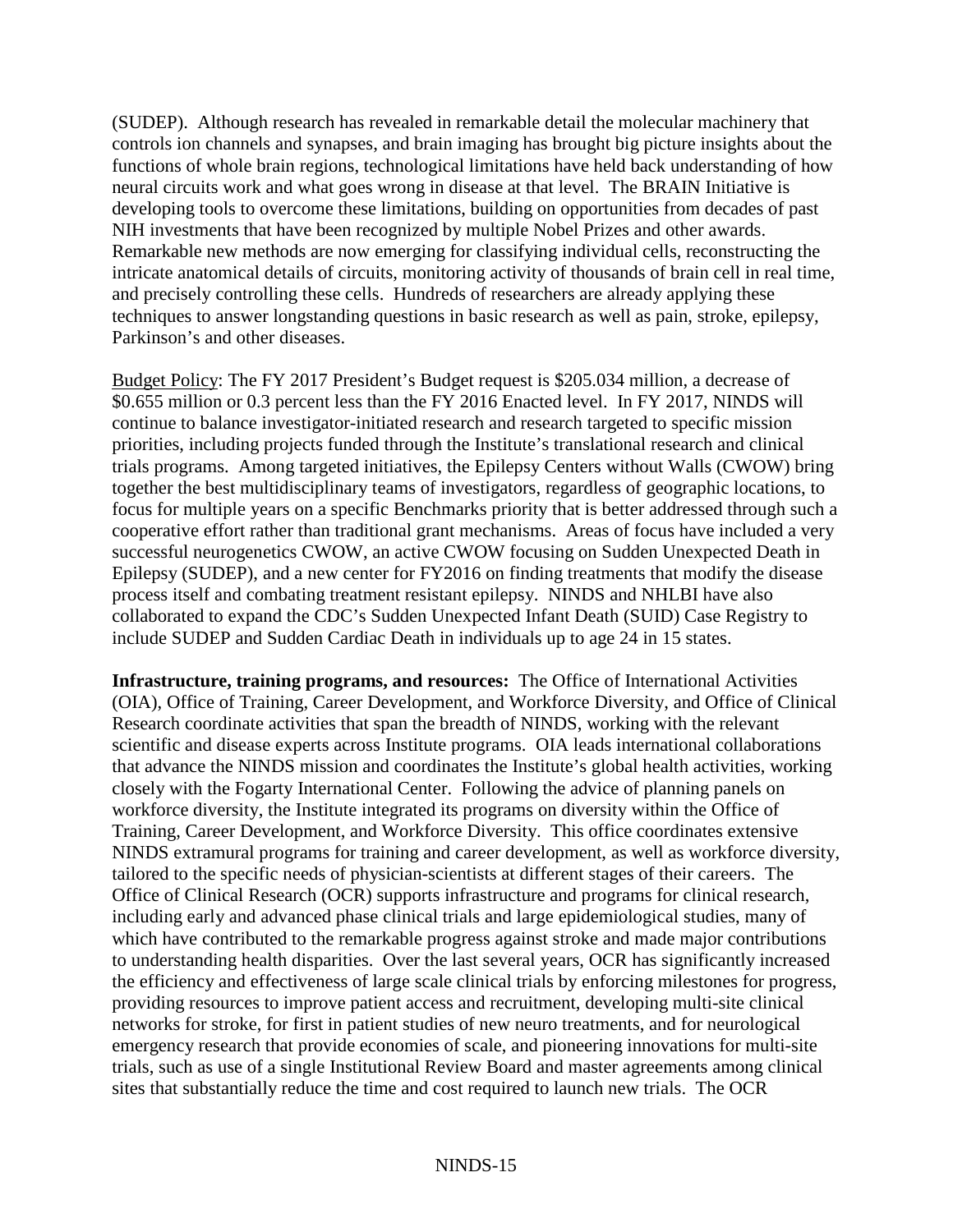Common Data Elements (CDE) program works with the research and patient advocacy communities to develop standards for specific disorders that facilitate comparison and sharing of clinical data across studies, enhancing the value of these major clinical investments.

Budget Policy: The FY 2017 President's Budget request is \$139.361 million, a decrease of \$0.445 million or 0.3 percent less than the FY 2016 Enacted level. The NeuroNEXT clinical network expedites early phase clinical studies through central data and clinical coordinating centers and 25 clinical sites across the U.S. Although it is too early to assess the success of the network, results so far are encouraging, with all four major clinical studies underway having met or on target to reach recruitment goals. In 2017, NINDS will continue to solicit proposals for NeuroNEXT pediatric and adult clinical studies from academic investigators, foundations, small businesses, and industry. The new Stroke Trials Network enhances the effectiveness of small and large stroke clinical trials by eliminating the costs and time associated with developing the infrastructure for each major trial anew and incorporating other efficiencies, such as central Institutional Review Boards and master contract agreements. The Network established regional coordinating centers, a national clinical coordinating center, a national data management center, and clinical sites, and in FY 2015, the first new projects moved forward in the network. In FY 2016 the Institute will continue to seek clinical trial proposals for the Stroke Network from academic, industry, and small business investigators. NINDS is also continuing its support for phase III investigator-initiated clinical trials across all neurological disorders. A full range of NINDS programs in training and career development are also continuing, including individual and institutional grants at the graduate, post-doctoral, and career development levels, and an intensive training course in clinical trials methods for fellows and faculty in the clinical neurosciences. Many of the programs target special needs, such as promoting diversity and enabling neurosurgeons to accommodate research preparation into their demanding training requirements.

### **Portrait of a Program: Strategies to Innovate EmeRgeENcy Care Clinical Trials (SIREN)**

FY 2016 Level: \$1.7 million FY 2017 Level: \$1.7 million Change: \$0.0 million

In FY 2017, NINDS and NHLBI are launching a trans-NIH emergency medicine clinical trials network that will bring together investigators from diverse disciplines to carry out high impact emergency medicine clinical research. The shared infrastructure of the SIREN network, which includes resources of the NCATS Clinical and Translational Science Award program, will improve efficiency and effectiveness of research in the emergency setting. SIREN represents a natural evolution from two previous networks, the NINDS Neurological Emergency Treatment Trials Network (NETT) and NHLBI's Resuscitation Outcomes Consortium (ROC). A 2015 evaluation of NETT recognized its successes, which include a clinical trial of a rapid treatment for emergency seizures that the Society for Clinical Trials honored as 2014 "trial of the year" in , and highlighted the potential value of expanding its scope. SIREN will build on the NETT experience, with central monitoring, distributed clinical hubs and scalable spokes that expand patient access and trial recruitment. A central Institutional Review Board will further accelerate new trials. The target goal is to complete at least four large, randomized, clinical endpoint trials in pre-hospital and emergency department settings over the first five-year period.

SIREN will address an important public health need and take advantage of synergies between NINDS and NHLBI research programs. There are about 136 million emergency room visits in the United States each year, with a high proportion from people who are disadvantaged minorities. About half of the top 10 complaints relate to the missions of the NINDS or NHLBI, with many areas of intersection between the two institutes, such as neurological outcomes after cardiac or respiratory arrest and hypotensive shock.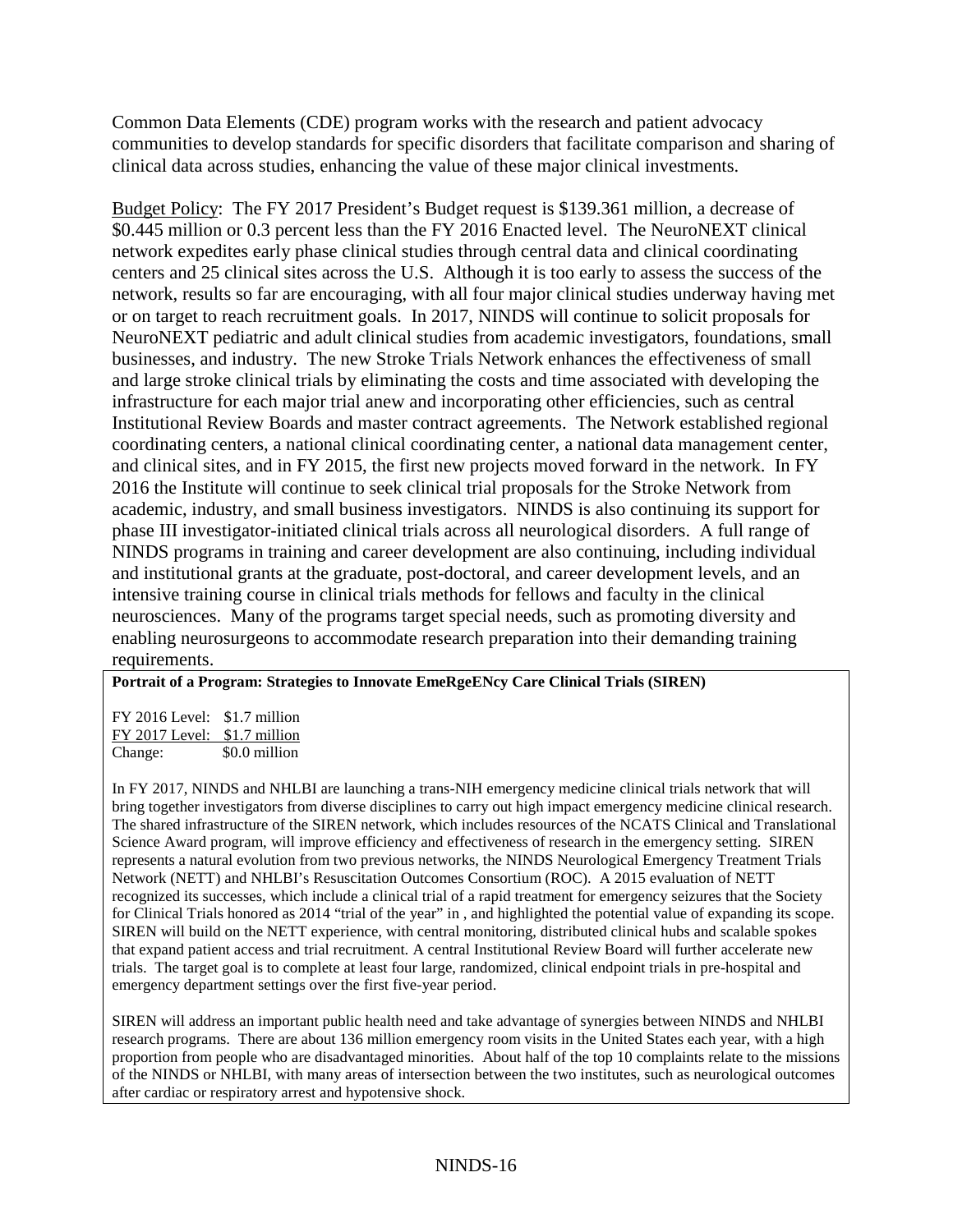**Neural Environment:** Non-nerve cells, called glial cells, outnumber nerve cells in the brain. Glial cells, together with specialized blood vessels and immune cells in the brain, maintain the local environment around nerve cells, fight infections, control which molecules enter brain tissue from the circulating blood, and actively shape brain development and synapse function. Neurological disorders can result when non-neuronal cells are compromised; when these cells become aggressors in inflammatory or autoimmune disorders; when cells form tumors; when viruses, bacteria, or parasites infect the nervous system; or when the blood supply to brain cells is compromised to cause stroke. The Neural Environment Program supports basic research on the neural environment, on diseases in which its disruption plays a major role, and on translation of basic scientific knowledge into diagnostic tools, preventive measures, and targeted therapies. The Neural Environment Program coordinates NINDS' stroke activities, which span several parts of the Institute and have had a major impact on public health. Multiple sclerosis is another common disorder that affects glial cells. Basic research on immunology of the brain and glial cells has fostered private sector development of more than a dozen drugs for multiple sclerosis over the last two decades, and hospitalization rates due to multiple sclerosis have decline by 75 percent over that period.<sup>[3](#page-16-0)</sup> New discoveries on how the brain flushes out potentially harmful substances along blood vessels into the cerebrospinal fluid that surrounds the brain may have implications for many neurodegenerative disorders. Progress against brain tumors, another focus of this program, has been much more difficult to achieve, but a wide range of new studies are revealing potential strategies. Among these, for example, are recent studies on the role of immune system, how cell activity influences tumor growth, better imaging methods to highlight tumor cells, and precision medicine approaches to characterize the molecular changes in individual patient's tumors to determine the best targeted intervention.

Budget Policy: The FY 2017 President's Budget request is \$241.765 million, a decrease of \$0.773 million or 0.3 percent compared to the FY 2016 Enacted level. NINDS will continue to balance investigator-initiated research and research targeted to specific priorities, including research through the Institute's translational research and clinical trials programs. Expert planning and priority setting panels in stroke research and Alzheimer's Disease-Related Dementias and well as a 2014 trans-NIH scientific workshop on Small Blood Vessels all emphasized the importance of brain blood vessel health in preventing dementia. NIH is supporting increasing research in this area.

**Neurodegeneration:** The Neurodegeneration program focuses on adult onset neurodegenerative diseases, that is, diseases in which brain cells progressively die. Alzheimer's disease, amyotrophic lateral sclerosis (ALS, or Lou Gehrig's disease), frontotemporal dementias (FTD), Huntington's disease, Parkinson's disease, and vascular cognitive impairment are among the neurodegenerative diseases that affect adults. The National Alzheimer's Disease Project Act recognized the importance of other types of dementia, such as FTD, vascular dementia, and Lewy body disease, in addition to Alzheimer's disease. This program supports research to understand all of these diseases and to translate basic findings into clinical practice. Shared mechanisms that contribute to multiple neurodegenerative disorders present a major opportunity for progress. Recent research has revealed, for example, that certain proteins form abnormal aggregates in all of these diseases that may propagate from one brain cell to another, presenting a new target for intervention. Research has also revealed the strong connections between stroke

<span id="page-16-0"></span><sup>3</sup> Neurology 84:929-37 2014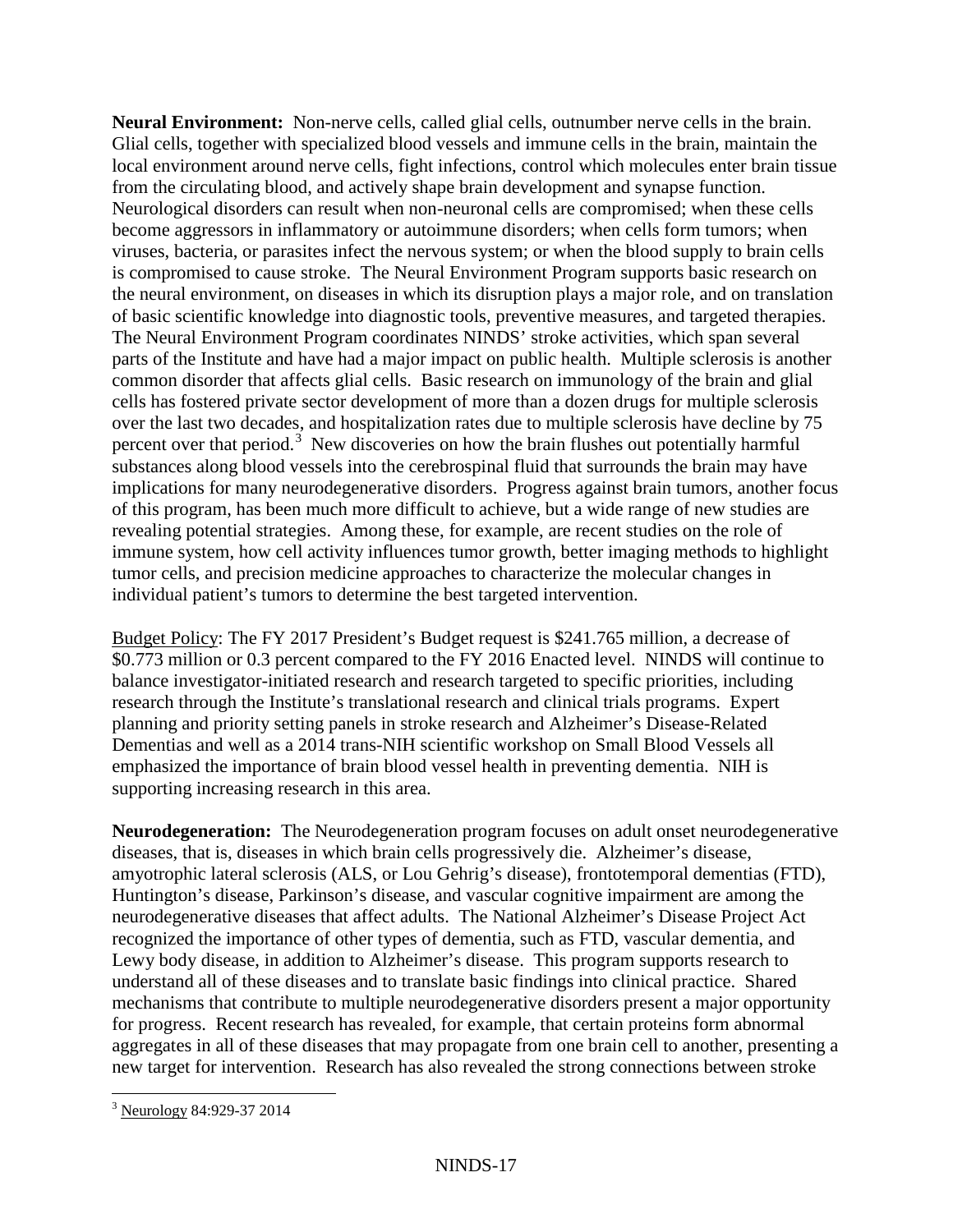risk factors and dementias, including Alzheimer's, at every level of investigation from molecular mechanisms to pathology. Over the last several years, the identification of genes that can cause Alzheimer's disease, Parkinson's disease, ALS, FTD, and other neurodegenerative diseases has driven progress for both inherited and non-inherited neurodegenerative diseases. Biological pathways revealed by gene identification are often affected in non-inherited diseases as well. In FY 2015, for example, researchers generated mice with mutations that cause human FTD and ALS that will be valuable tools for studying disease mechanisms and potential treatments, and new findings confirmed in multiple laboratories implicate disrupted transport of proteins in an out of the cell nucleus as a major contributor to ALS and potential target for developing drugs.

Budget Policy: The FY 2017 President's Budget request is \$229.267 million, a decrease of \$0.733 million or 0.3 percent compared to the FY 2016 Enacted level. NINDS neurodegeneration research will continue to balance investigator-initiated research and solicited research, including therapy development funded through the Institute's translational research and clinical trials programs. In keeping with the Parkinson's disease strategic plan, approved by the NANDS Council in 2014, the Institute is maintaining a strong focus on developing biomarkers for this disease that may help predict early onset and track progression to expedite the development of therapies that halt the underlying diseases process. Among other major activities, NINDS has reissued solicitations to continue the Morris K. Udall Parkinson's Disease Centers of Excellence, which supports a network of centers that work independently and collaboratively, sharing resources and data with the scientific community, to define the causes of and discover improved treatments for Parkinson's disease. A 2016 Alzheimer's Disease Related Dementias (ADRD) Summit will update recommendations from a 2013 NINDS led a scientific conference on ADRD's that were integrated into the National Alzheimer's Project Act (NAPA) plan, which Congress directed to include the ADRDs. The findings of the summit will guide NIH activities in this area for FY 2017.

**Neurogenetics:** Gene defects cause hundreds of rare diseases that affect the nervous system, including ataxias, Down syndrome, dystonias, fragile X syndrome, lysosomal storage diseases, muscular dystrophies, peripheral neuropathies, Rett syndrome, spinal muscular atrophy, Tourette syndrome, and tuberous sclerosis, among many others. Genes also influence susceptibility to common neurological disorders. The Neurogenetics Program supports research on genes that cause or influence neurological disorders, molecular mechanisms through which these genes act, genetic animal and cell models of human disease, and development of treatments for neurogenetic disorders, from the laboratory to the clinic. Basic research to understand how genes and the environment orchestrate brain development is also a key aspect of the neurogenetics program. Over the last two decades, research has identified hundreds of genes related to neurological disorders, which has led to tests that enable physicians to diagnose a disease months or even years more quickly than before, reducing the "diagnostic odyssey" that families who have a child with a rare disease often confront. Gene findings have also led to animal models that mimic key aspects of human diseases, insights about disease mechanisms, and novel strategies for therapy development that target underlying disease mechanisms. Therapies now emerging from this pipeline into clinical testing in the public and private sector have generated cautious optimism that the first effective treatments for spinal muscular atrophy, muscular dystrophies, Rett syndrome, and many other rare genetic diseases may be on the horizon.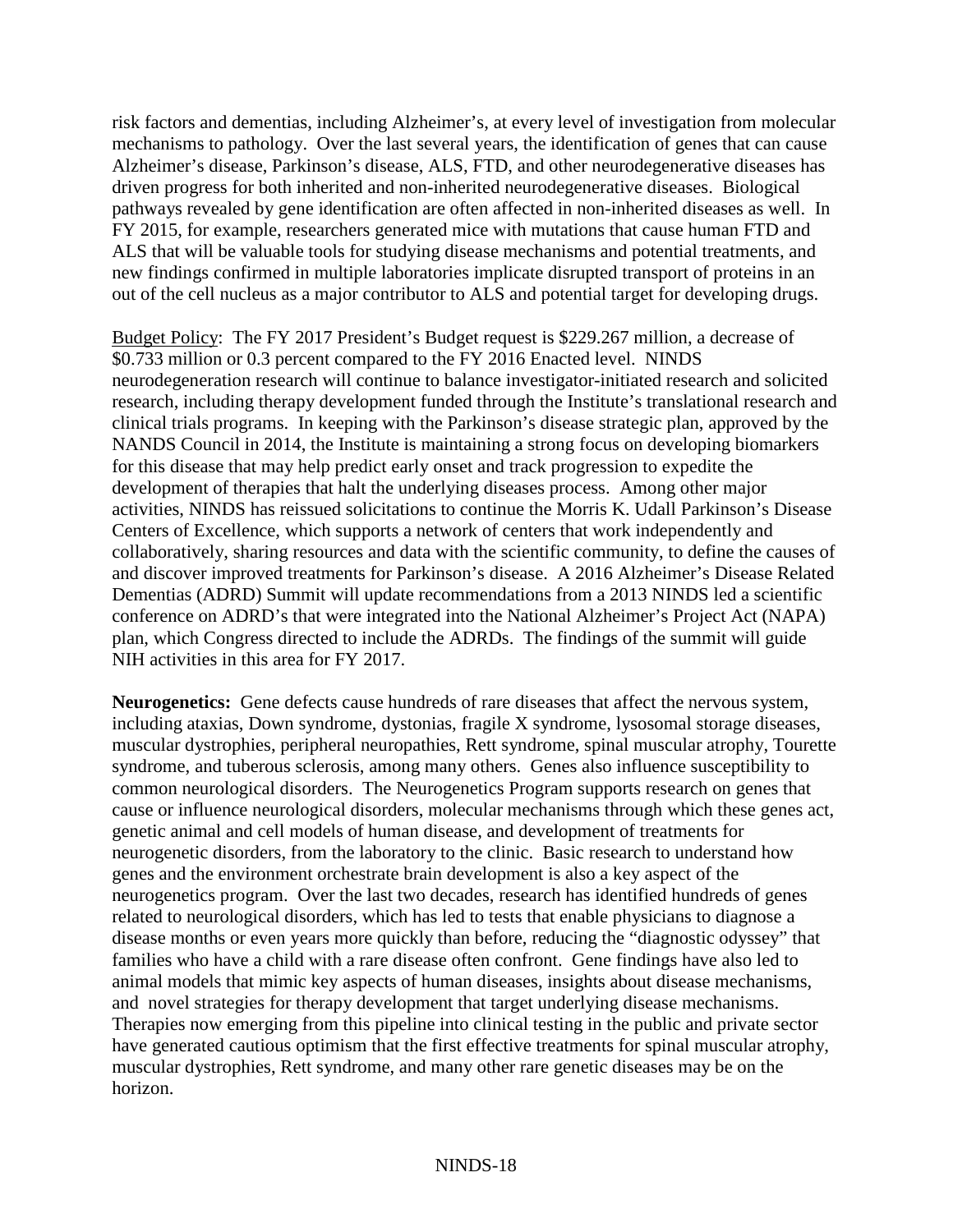Budget Policy: The FY 2017 President's Budget request is \$240.802 million, a decrease of \$0.77 million or 0.3 percent compared to the FY 2016 Enacted level. NINDS will continue to support investigator-initiated grants and targeted activities in neurogenetics, including projects funded through the Institute's translational research and clinical trials programs. The Institute is providing substantial support for the application of whole genome sequencing and other "next generation" genomics methods to neurological disorders. Major continuing trans-NIH programs include the Paul D. Wellstone Muscular Dystrophy Cooperative Research Centers and the Autism Centers for Excellence. In 2015, the Muscular Dystrophy Coordinating Committee approved the updated Action Plan for the Muscular Dystrophies, which will provide guidance not only for NIH activities in muscular dystrophy research, but also for other public and private entities. NINDS will continue to work closely with the NIH Office of Rare Disease Research in supporting and providing disease specific expertise to NINDS mission relevant consortia within the Rare Diseases Clinical Research Network and the Network's Coordinating Center. NINDS will also continue to support resources for neurogenetics research that enhance the efficiency and effectiveness of research by supporting sharing of data, biological samples, and research tools. In FY2016 NINDS issued a solicitation on clinical trials readiness that will continue in FY2017. The solicitation reflects the growing opportunities in therapy development for rare neurological disorders and will support clinical studies that will fill gaps in the design of upcoming clinical trials, such as validation of outcome measures and biomarkers.

### **Portrait of a Program: The NINDS Research Program Award (RPA)**

FY 2016 Level: \$20.0 million FY 2017 Level: \$20.0 million Change:\$0.0 million

In FY 2016, NINDS launched the Research Program Award (RPA), which will expand in FY 2017. RPA addresses widespread concern that hyper-competition for funding is adversely affecting the efficiency, quality, and innovation of research. Studies suggest that investigators now devote nearly as much time to writing and administering grants as to carrying out research.<sup>1</sup> Furthermore, pressure to generate results quickly to renew short-term grants constrains long range, innovative, high risk research.

To address these concerns and increase the value of NINDS funded research, the RPA application, peer review, and award duration differ from traditional R01 grants. The proposal and review accentuate the investigator's promise and the long-term significance of the proposed research program, rather than the details of specific experiments. RPA is not restricted to senior investigators with a long track record of success. Investigators who are at relatively early stages of their careers ("early established investigators" who have successfully competed for funding) are also eligible. NINDS expects most RPAs to fund an investigator for eight years, with an interim progress evaluation. For investigators with multiple NINDS grants, RPA will combine funding into a single award that sustains the laboratory with up to \$750,000 per year direct costs, eliminating the need for multiple applications. However, RPA is also open to outstanding investigators with small laboratories and a single NINDS R01 grant.

RPA represents a new approach to funding neuroscience research, in response to the changing research environment. As for all programs, NINDS will monitor the diversity of applicants and the success of this pilot program to optimize the program and determine what role this strategy should play in the Institute's overall portfolio in the future.

<sup>1</sup> Federal Demonstration Partnership 2012 Faculty Workload Survey Research Report [http://sites.nationalacademies.org/cs/groups/pgasite/documents/webpage/pga\\_087667.pdf](http://sites.nationalacademies.org/cs/groups/pgasite/documents/webpage/pga_087667.pdf)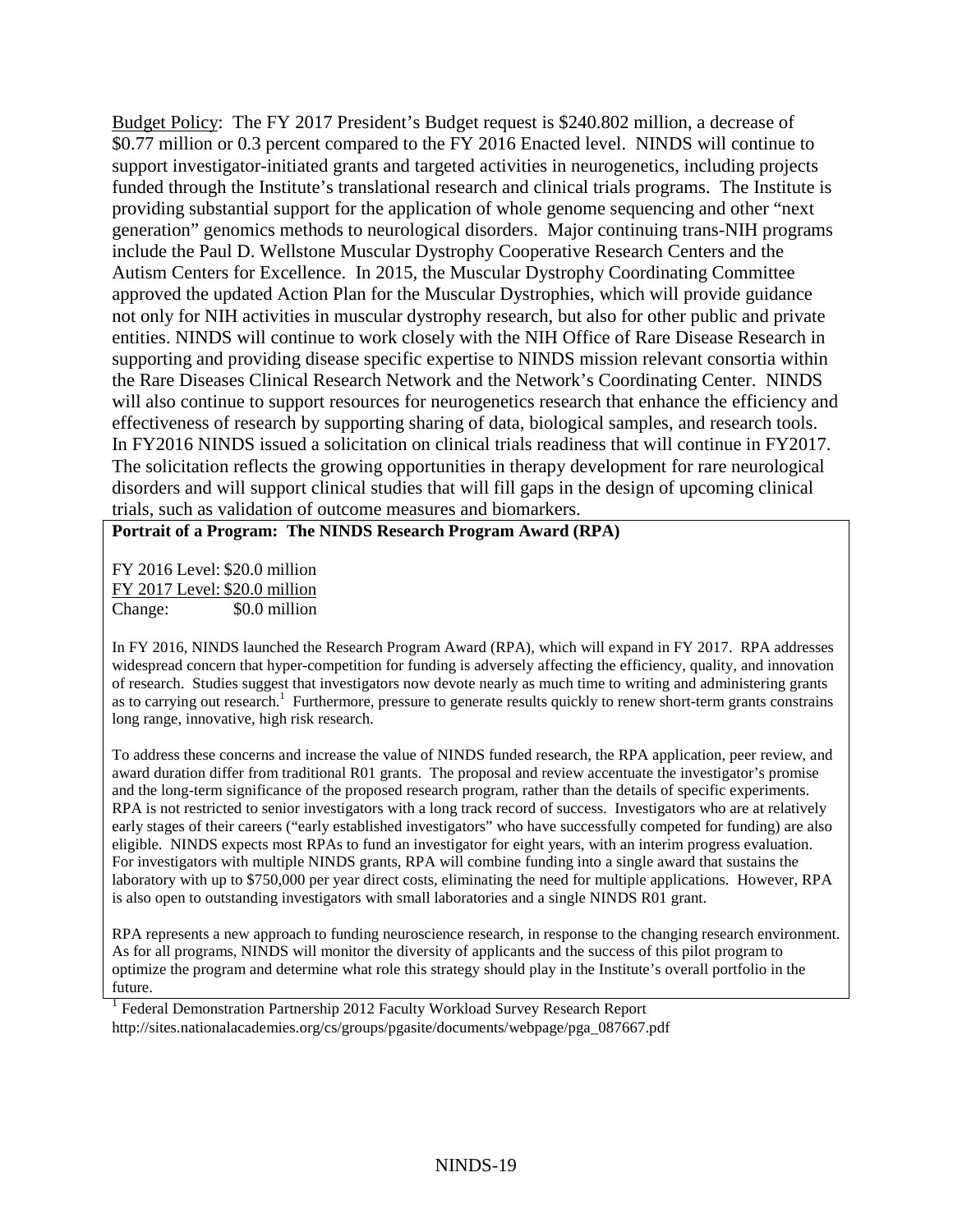**Repair and Plasticity:** The Repair and Plasticity Program leads NINDS research on traumatic brain injury (TBI), spinal cord injury, and peripheral nerve injury. Research covers the full spectrum, including mechanisms of immediate damage, delayed effects in the hours after initial injury, laboratory development of interventions that minimize damage or stimulate nervous system repair in animal models, and clinical testing in people. The Program also supports fundamental studies of neural plasticity, that is, the ability of the brain and nervous system to change, which has broad implications for recovery following injury or disease. This includes studies of stem cells in the nervous system, including recent studies that point to important role of brain stem cells in normal learning, even in adults. The first clinical trial of stem cell therapy for spinal cord injury is now underway in the private sector, building on years of basic research. The program leads the longstanding NINDS Neural Interfaces Program, which pioneered the entire field of devices that connect to the nervous system to compensate for lost functions, from early development of the first cochlear implants for the hearing impaired to recent brain computer interfaces that enable paralyzed people to control devices with their thoughts. Most recently, decades of investment have let to encouraging recent preliminary results in which electrical stimulation of the spinal cord, combined with intensive training on a treadmill, enabled patients with spinal cord injury to recover some voluntary movement and improve bowel, bladder, and sexual function.

Budget Policy: The FY 2017 President's Budget request is \$142.402 million, a decrease of \$0.455 million or 0.3 percent compared to the FY 2016 Enacted level. NINDS continues to balance investigator-initiated research and solicitations, including projects funded through the Institute's translational research and clinical trials programs. Large observational studies, now underway, will provide critical information to improve clinical care for TBI and clinical trials of interventions. These studies include the Transforming Research and Clinical Knowledge in TBI (TRACK TBI) study of adults and children with TBI at 11 sites in the U.S. and the Multiple Medical Therapies for Pediatric TBI (ADAPT Trial), which is focused on 1000 children with severe TBI. Both of these studies are part of the continuing International TBI Research Initiative in coordination with the European Union and the Canadian Institute of Health Research. These studies use the NINDS TBI Common Data Elements, developed with other Federal agencies and the international research community, and the NIH-Department of Defense led Federal Interagency TBI Informatics System (FITBIR) database to encourage sharing of data. With regard to the important public health issues of sports related TBI, NINDS will continue to work closely with the Foundation for NIH (fNIH) Sports and Heath Research Program. The fNIH created this program with a major donation from the National Football League. The program has launched major cooperative projects to define the scope of long-term changes that occur in the brain years after a head injury or after multiple concussions and to improve diagnostic criteria. In 2017, the Neural Interfaces Program, will continue to solicit and support projects to translate advanced neural prosthetics and other devices up to and through "first in human" clinical demonstrations. NINDS supports device development through a series of funding opportunity announcements coordinated with NINDS Office of Translational Research. The Cooperative Research to Enable and Advance Translational Enterprises – Devices (CREATE-Devices) program provides funding mechanisms tailored to the unique needs of device development at various stages and to the different FDA device approval pathways.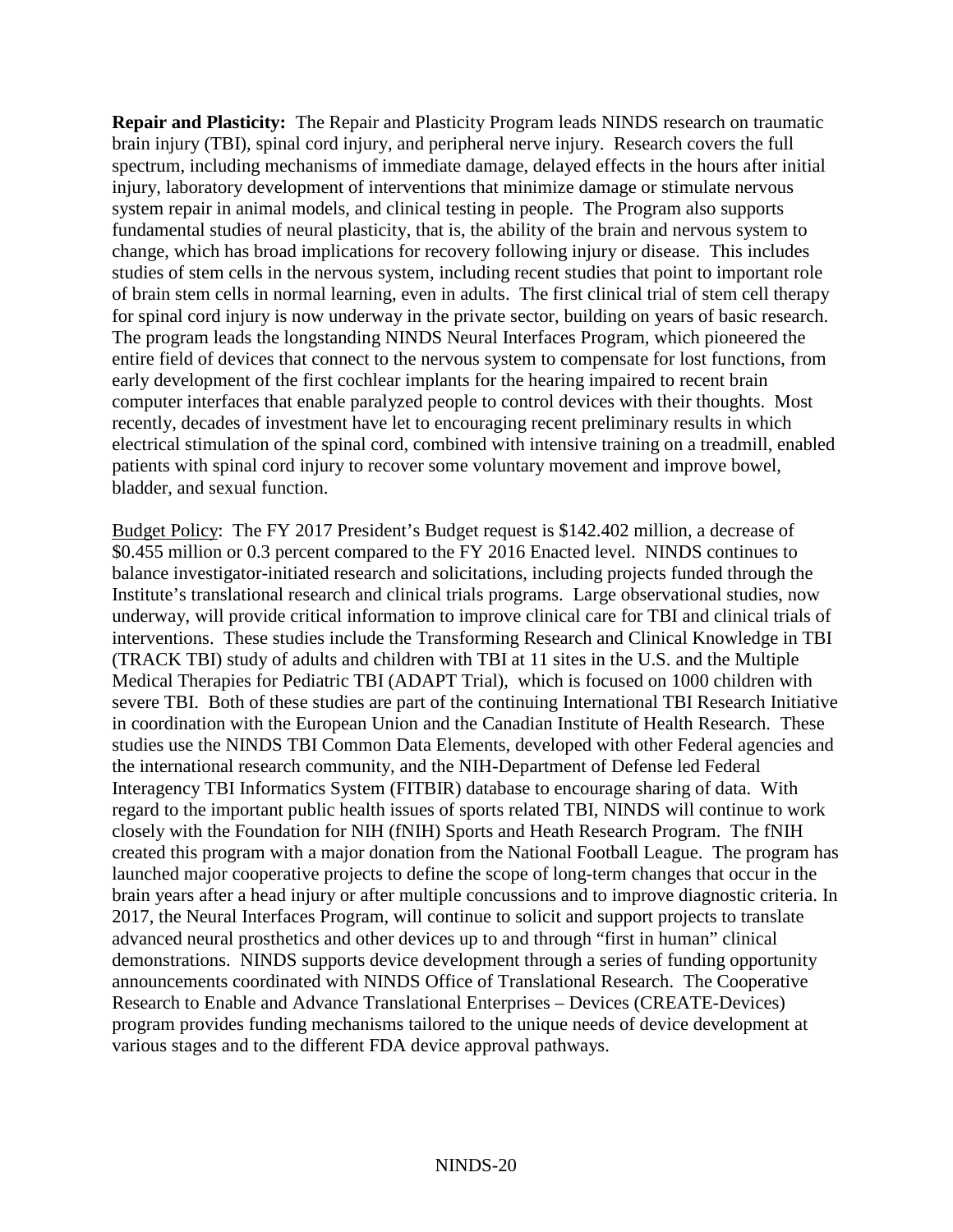**Systems and Cognitive Neuroscience:** Systems of interconnected nerve circuits in the brain, spinal cord, and body control learning, memory, attention, language, thinking, emotion, sensation, movement, and response to pain, as well as sleep, feeding, and drinking. The Systems and Cognitive Neuroscience Program supports research on how the brain carries out these complex functions, on their disruption in neurological disorders, and on promoting recovery. Non-invasive brain imaging is an important research tool for this program, including monitoring of brain activity associated with specific cognitive and behavioral processes*.* NINDS is a partner in the Human Connectome Project, which has provided unparalleled data for neuroscientists on how parts of the brain interact with one another. The detailed maps of the brain circuits of more than 1,000 people are already producing insights, from unexpected geometric regularities in how nerve fibers are routed, to recent demonstration that connectivity is sufficiently unique to "fingerprint" a person's brain. Scientists are now beginning to build on this foundation of normal brain connectomes to examine how connectivity is altered during disease. Chronic pain disorders, including migraine and other headaches, are among the most prevalent of all medical conditions and are a high priority for this program. NINDS leads NIH pain research, which is coordinated through the Office of Pain Policy and the NIH Pain Consortium. Notable recent advances in understanding pain include a path-breaking application of a technique called cryo electron microscopy to discern the detailed structure of key molecules that carry pain signals and insights about role of pain receptors in asthma. NINDS also leads the Interagency Pain Research Coordinating Committee (IPRCC), which coordinates the wider Federal and private sector communities. NINDS Office of Pain Policy manages the Interagency Pain Research Portfolio, a database launched in 2014 that provides the public and the research community with information on the breadth and details of pain research and training activities supported by six Federal agencies.

Budget Policy: The FY 2017 President's Budget request is \$201.629 million, a decrease of \$0.644 million or 0.3 percent compared to the FY 2016 Enacted level. NINDS balances investigator initiated research and solicitations, including projects funded through the Institute's translational research and clinical trials programs. Pain continues to be a major area of emphasis, with NINDS coordinating NIH activities through the NIH Pain Consortium. The NINDS Office of Pain Policy, acting through the IPRCC is leading the development of a federal pain research portfolio long term strategy, an effort that is informed by the comprehensive Federal Pain Research Portfolio Analysis. NINDS continues to support the NIH Pain Consortium Centers of Excellence for Pain Education, which act as hubs for the development, evaluation, and distribution of pain management curriculum resources for medical, dental, nursing and pharmacy schools to enhance and improve how health care professionals are taught about pain and its treatment. Among the solicitations continuing in FY2017 are those that focus on chronic overlapping pain conditions, on migraine, and on developing the therapeutic potential of the endocannabinoid system for pain treatment.

**Translational Research:** The Office of Translational Research (OTR) leads NINDS preclinical translational activities for all diseases within the Institute's mission. OTR supports the development of drugs, devices, and biologics, including cell and gene therapies. OTR preclinical therapy development experts work closely with disease-specific experts in extramural programs across the Institute and with the Office of Clinical Research to advance these interventions through the development pipeline to first-in-human studies. NINDS launched the OTR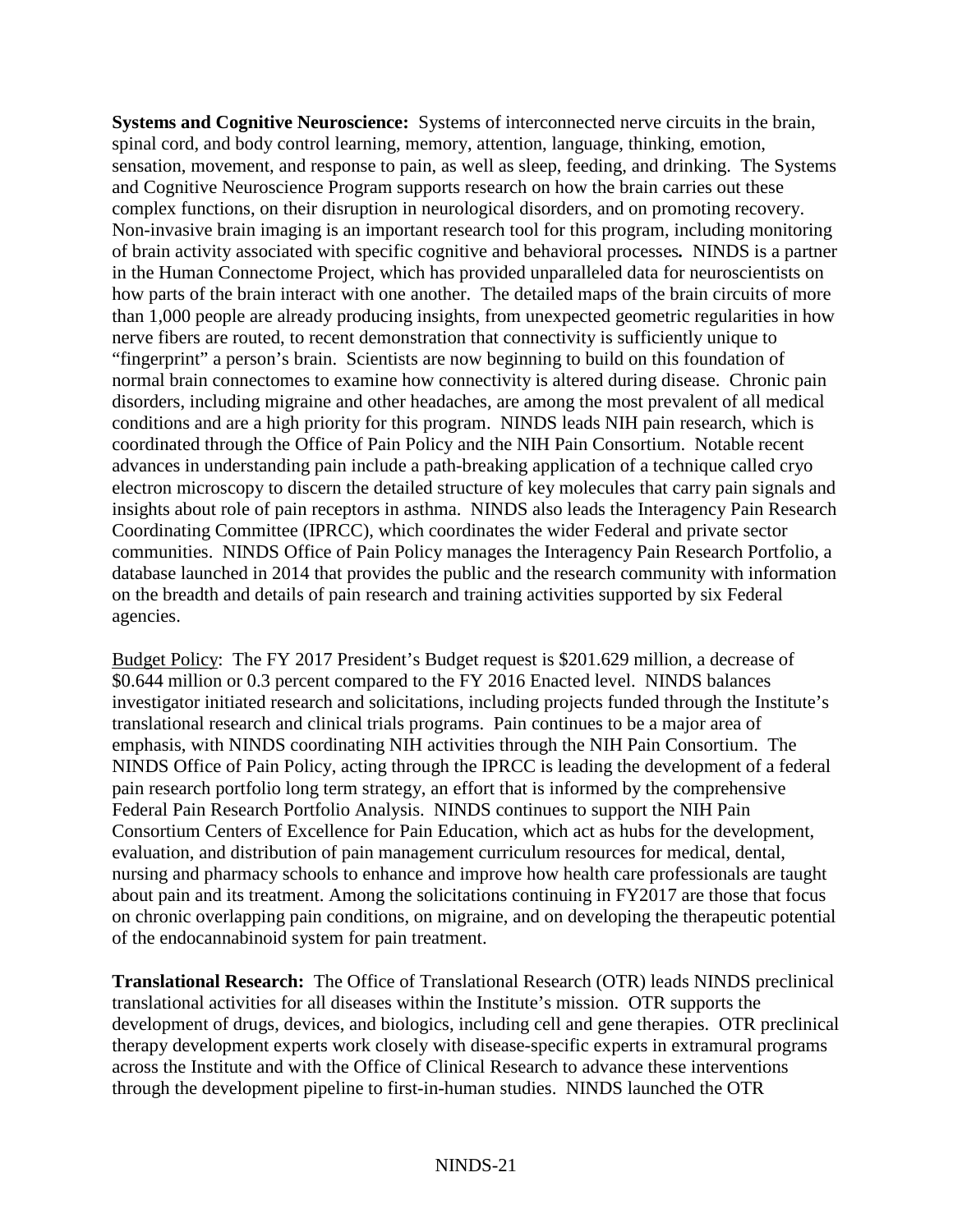milestone-driven preclinical therapy development program in 2003, and the program has advanced preclinical drug, gene therapy, and cell therapy projects for into further development for Parkinson's, Batten disease, muscular dystrophy, stroke, and other disorders. In 2015, for example, a small molecule drug for Alzheimer's disease moved into a phase I clinical trial, a gene therapy for neuropathy showed sufficient progress to receive financing from a private investment firm for further development, and the FDA approved an IND (investigative new drug) application that allowed a biologic therapy for stroke to move into clinical testing. Following extensive analysis, OTR has substantially revised this program. The revised program maintains the milestone-based funding and peer reviewer expertise in therapy development, and adds flexibility to better stage funding to advance projects from early proof-of-concept through first-in-human testing, and to enhance use of expert consultants and contract resources for key steps in the development process that are outside the expertise of most academic laboratories. The program also now tailors funding mechanisms to the different needs of small molecule, device, and biologics therapy development.

Budget Policy: The FY 2017 President's Budget request is \$57.334 million, a decrease of \$0.183 million or 0.3 percent compared to the FY 2016 Enacted level. This includes programs led by the Office of Translational Research, but does not include all NINDS translation research activities, which are also supported through budgets of other program areas as appropriate to the disease of focus. The CREATE Bio (Cooperative Research to Enable and Advance Translational Enterprises for Biotechnology Products and Biologics) program supports biotechnology product and biologics therapies, including peptides, proteins, oligonucleotides, gene therapies, and cell therapies. CREATE Devices supports device development along the different FDA-approval pathways for devices. The NIH Blueprint Neurotherapeutics Program, which has been expanded and modified, supports small molecule drug development, with greater flexibility to provide a mix of grant support and access to contract resources. The OTR Innovative Grants to Nurture Initial Translational Efforts (IGNITE) program supports the earlier research and development work necessary to meet the entry requirements for the CREATE and Blueprint Neurotherapeutics therapy development programs. The Anticonvulsant Screening Program, which has contributed to the development of several currently available drugs for epilepsy, will continue, with modifications in response to a comprehensive evaluation by outside experts that was presented to the NANDS Council in 2015. The SBIR and STTR programs are also continuing in FY 2016 under the direction of OTR, including participation in the Commercialization Readiness Pilot program, which was newly authorized in FY2016.

**Intramural Research Program (IRP):** IRP conducts research on the NIH campus in Bethesda, Maryland. The Program spans basic and translational neuroscience, neurology, and neurosurgery, and maintains its historical strengths in neuromuscular diseases, neuroimmunology, membrane biochemistry and biophysics, and neurophysiology on the system and synaptic level. The Mark O. Hatfield Clinical Center on the NIH campus in Bethesda, which is a hospital totally dedicated to clinical research, and the Porter Neuroscience Research Center, which integrates neuroscience across NIH ICs and disciplinary boundaries, provide unique resources to the Intramural Research Program. A 2014 Blue Ribbon Panel of distinguished extramural scientists reviewed the NINDS Intramural Research Program. The panel noted that IRP has outstanding leadership, leads NIH in integrating science within and across NIH ICs, provides outstanding support for basic science in the context of the clinical mission, and is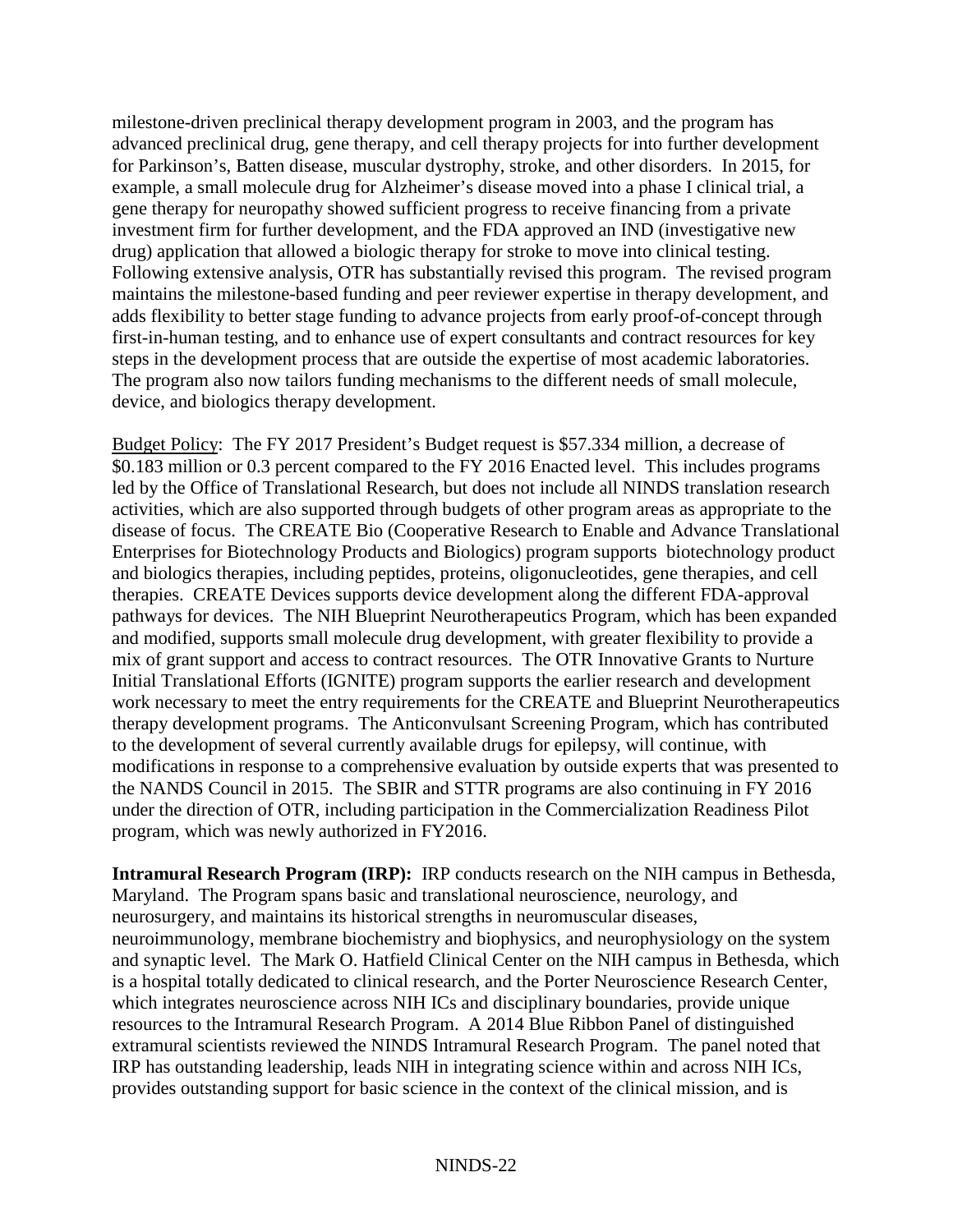vigilant for opportunities to strengthen and expand that clinical mission. The panel also highlighted several areas of special scientific strength ranging from basic molecular neuroscience to imaging research, and specific clinical focus areas, such as neurogenetics, neuroimmunology, neurovirology, movement disorders, stroke, and surgical neurology. Clinical intramural investigators are carrying out innovative therapeutic studies, notably gene therapy studies in patients with Parkinson's disease and Giant Axonal Neuropathy and studies of dormant viral genes in ALS.

Budget Policy: The FY 2017 President's Budget request is \$169.196 million, an increase of \$3.318 million or 2.0 percent compared to the FY 2016 Enacted level. The recommendations of the Blue Ribbon Panel and the IRP strategic plan and long term vision will guide the IRP in 2016 as it maintains its strengths in basic and translational neuroscience and recruits exceptional physician scientists to complement its strengths in clinical neuroscience. Based upon the recommendations of the blue ribbon panel the IRP is seeking additional physician scientists in areas including neurogenetics, neuroimmunology and neurovirology, stroke, movement disorders, and surgical neurology. A goal will be to develop a central infrastructure to become a premier site for first-in-human trials of treatments for neurological disorders and stroke, which will require enhancing collaborations with neighboring hospitals and medical schools. The IRP will continue its collaborations through Center for Neuroscience and Regenerative Medicine (CNRM) with the Department of Defense, including the Walter Reed National Military Medical Center and the Uniformed Services University. CNRM, brings together clinicians and scientists across disciplines to catalyze innovative approaches to traumatic brain injury research.

**Research Management and Support (RMS):** RMS activities provide administrative, budgetary, logistical, and scientific support in the review, award, and monitoring of research grants, training awards, and research and development contracts. RMS functions also encompass strategic planning, coordination, and evaluation of the Institute's programs, regulatory compliance, international coordination, and liaison with other Federal agencies, Congress, and the public.

Budget Policy: The FY 2017 President's Budget request is \$68.391 million, an increase of \$1.341 million or 2.0 percent compared to the FY 2016 Enacted level.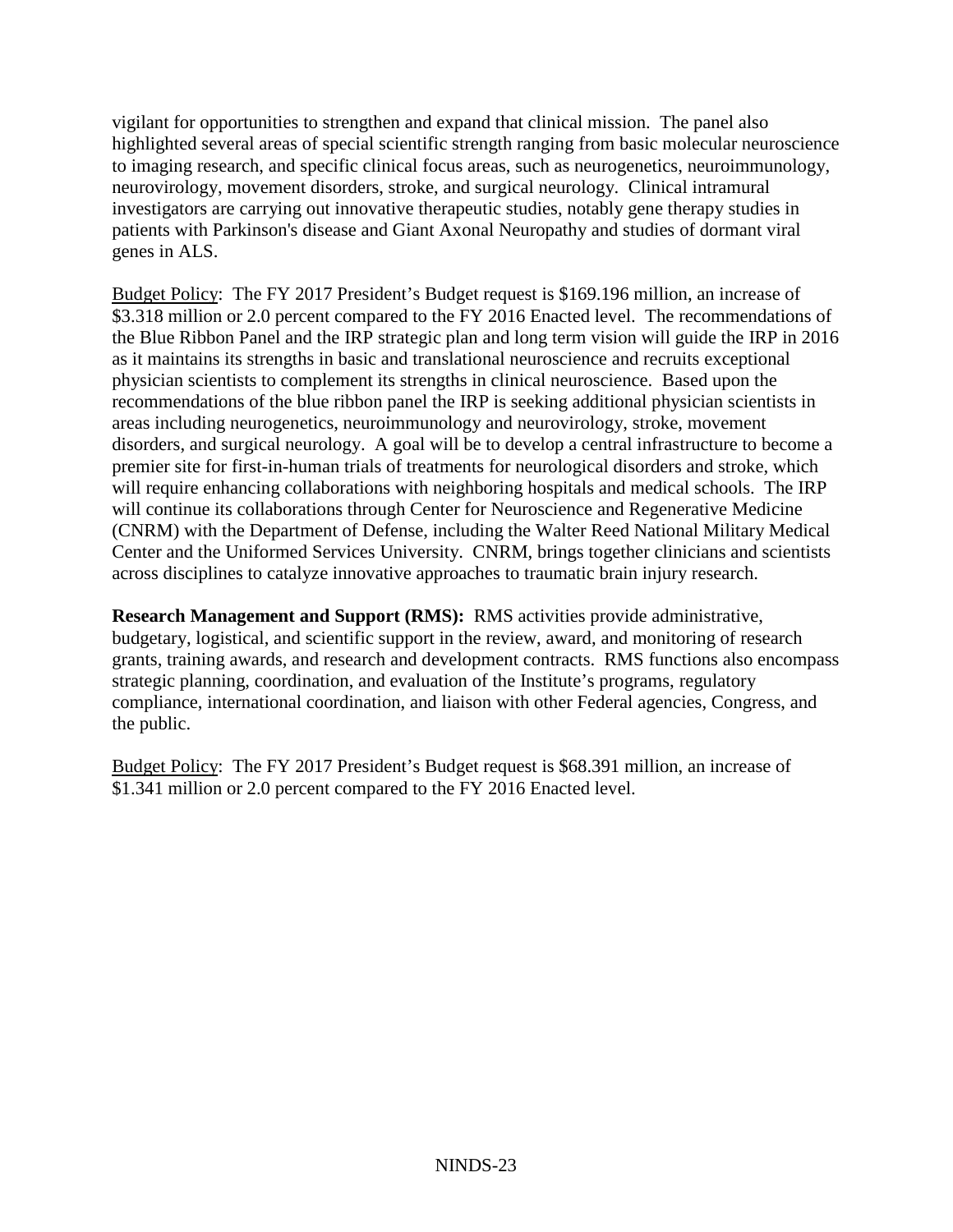### **Budget Authority by Object Class<sup>1</sup>**

(Dollars in Thousands)

|              |                                                                    | FY 2016 Enacted | FY 2017 President's<br>Budget <sup>2</sup> | FY 2017<br>$+/-$<br>FY 2016 |
|--------------|--------------------------------------------------------------------|-----------------|--------------------------------------------|-----------------------------|
|              | Total compensable workyears:                                       |                 |                                            |                             |
|              | Full-time employment                                               | 522             | 522                                        | $\overline{0}$              |
|              | Full-time equivalent of overtime and holiday hours                 | $\mathbf{0}$    | $\mathbf{0}$                               | $\theta$                    |
|              | Average ES salary                                                  | \$183           | \$183                                      | \$0                         |
|              | Average GM/GS grade                                                | 13.6            | 13.6                                       | 0.0                         |
|              | Average GM/GS salary                                               | \$109           | \$109                                      | \$0                         |
|              | Average salary, grade established by act of July 1,                | \$0             | \$0                                        | \$0                         |
|              | 1944 (42 U.S.C. 207)                                               |                 |                                            |                             |
|              | Average salary of ungraded positions                               | \$0             | \$0                                        | \$0                         |
|              |                                                                    |                 | FY 2017 President's                        | FY 2017                     |
|              | <b>OBJECT CLASSES</b>                                              | FY 2016 Enacted | Budget <sup>2</sup>                        | $+/-$<br>FY 2016            |
|              | Personnel Compensation                                             |                 |                                            |                             |
| 11.1         | <b>Full-Time Permanent</b>                                         | \$30,934        | \$31,170                                   | \$236                       |
| 11.3         | Other Than Full-Time Permanent                                     | 21,371          | 21,533                                     | 163                         |
| 11.5         | Other Personnel Compensation                                       | 1,309           | 1,319                                      | 10                          |
| 11.7         | Military Personnel                                                 | 790             | 796                                        | 6                           |
| 11.8         | Special Personnel Services Payments                                | 8,841           | 8,908                                      | 67                          |
| 11.9         | <b>Subtotal Personnel Compensation</b>                             | \$63,244        | \$63,726                                   | \$482                       |
| 12.1<br>12.2 | Civilian Personnel Benefits                                        | \$18,876        | \$19,250                                   | \$374                       |
| 13.0         | <b>Military Personnel Benefits</b><br>Benefits to Former Personnel | 510<br>$\theta$ | 514<br>$\theta$                            |                             |
|              | <b>Subtotal Pay Costs</b>                                          | \$82,630        | \$83,489                                   | \$859                       |
| 21.0         | Travel & Transportation of Persons                                 | \$3,896         | \$3,896                                    | \$0                         |
| 22.0         | <b>Transportation of Things</b>                                    | 211             | 211                                        | $\overline{0}$              |
| 23.1         | Rental Payments to GSA                                             | 1               | 1                                          | $\mathbf{0}$                |
| 23.2         | Rental Payments to Others                                          | 55              | 55                                         | $\mathbf{0}$                |
| 23.3         | Communications, Utilities & Misc. Charges                          | 808             | 808                                        | $\overline{0}$              |
| 24.0         | Printing & Reproduction                                            | $\theta$        | $\theta$                                   |                             |
| 25.1         | <b>Consulting Services</b>                                         | \$2,922         | \$2,922                                    | \$0                         |
| 25.2         | Other Services                                                     | 35,579          | 36,129                                     | 550                         |
| 25.3         | Purchase of goods and services from government<br>accounts         | 142,448         | 147,378                                    | 4.929                       |
| 25.4         | Operation & Maintenance of Facilities                              | \$2,496         | \$2,496                                    | \$0                         |
| 25.5         | R&D Contracts                                                      | 21,574          | 21,547                                     | $-26$                       |
| 25.6         | <b>Medical Care</b>                                                | 350             | 350                                        | $\mathbf{0}$                |
| 25.7         | Operation & Maintenance of Equipment                               | 3,359           | 3,359                                      | $\mathbf{0}$                |
| 25.8         | Subsistence & Support of Persons                                   | $\Omega$        | $\theta$                                   |                             |
| 25.0         | <b>Subtotal Other Contractual Services</b>                         | \$208,728       | \$214,181                                  | \$5,453                     |
| 26.0         | Supplies & Materials                                               | \$10,466        | \$10,378                                   | \$87                        |
| 31.0         | Equipment                                                          | 11,798          | 11,798                                     |                             |
| 32.0         | Land and Structures                                                | $\mathbf{0}$    | $\overline{0}$                             |                             |
| 33.0         | Investments & Loans                                                | 0               | $\Omega$                                   |                             |
| 41.0         | Grants, Subsidies & Contributions                                  | 1,376,585       | 1,370,360                                  | $-6,225$                    |
| 42.0         | Insurance Claims & Indemnities                                     | 0               | 0                                          |                             |
| 43.0<br>44.0 | Interest & Dividends                                               | $\overline{c}$  | $\overline{2}$<br>$\Omega$                 | $\overline{0}$              |
|              | Refunds<br><b>Subtotal Non-Pay Costs</b>                           | \$1,612,550     | \$1,611,691                                | $-$ \$859                   |
|              | <b>Total Budget Authority by Object Class</b>                      | \$1,695,180     | \$1,695,180                                | \$0                         |

1 Includes FTEs whose payroll obligations are supported by the NIH Common Fund.

² Includes mandatory financing.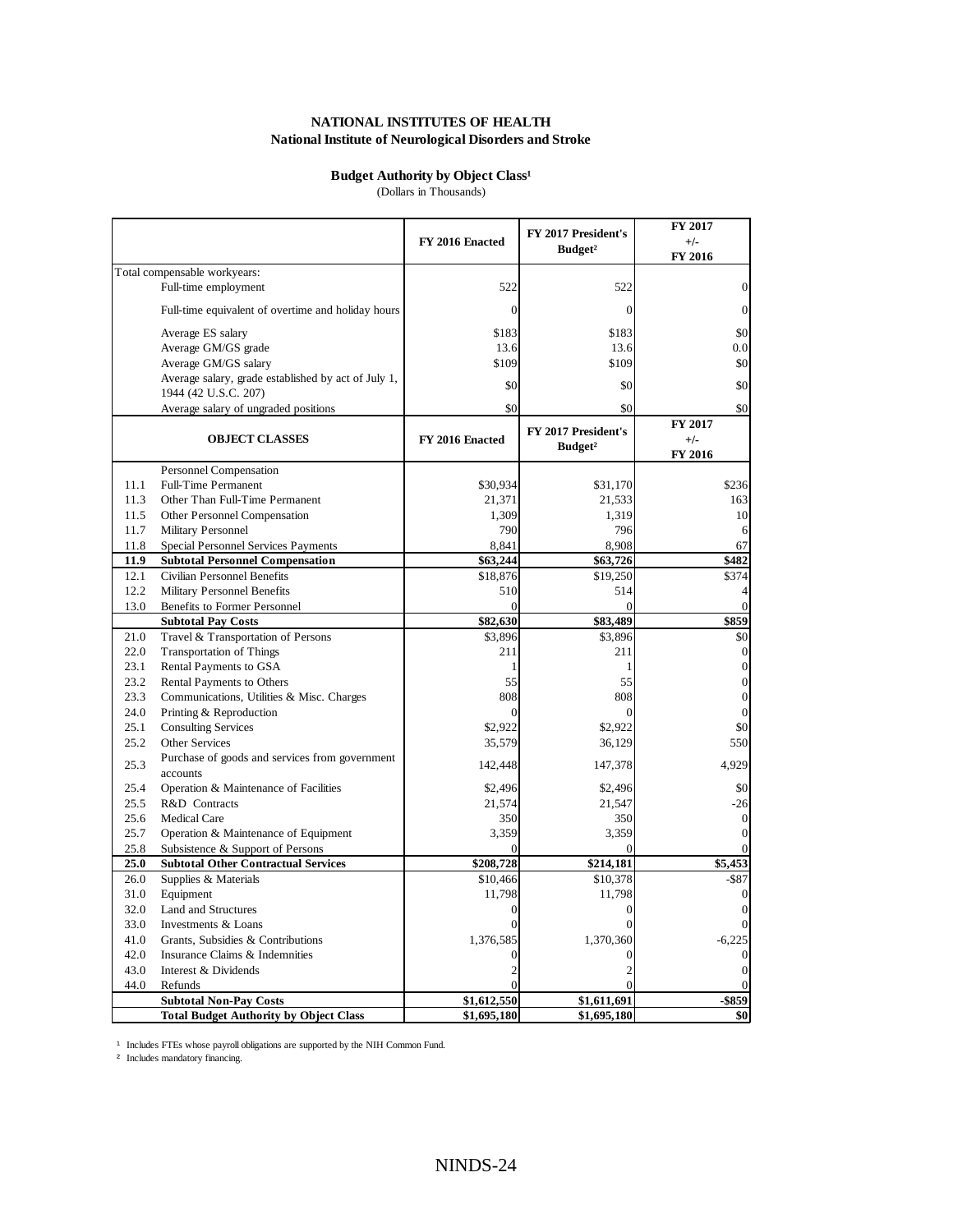### **Salaries and Expenses**

(Dollars in Thousands)

| <b>OBJECT CLASSES</b>                            | FY 2016 Enacted | FY 2017 President's<br><b>Budget</b> | FY 2017<br>$+/-$<br>FY 2016 |
|--------------------------------------------------|-----------------|--------------------------------------|-----------------------------|
| <b>Personnel Compensation</b>                    |                 |                                      |                             |
| Full-Time Permanent (11.1)                       | \$30,934        | \$31,170                             | \$236                       |
| Other Than Full-Time Permanent (11.3)            | 21,371          | 21,533                               | 163                         |
| Other Personnel Compensation (11.5)              | 1,309           | 1,319                                | 10                          |
| Military Personnel (11.7)                        | 790             | 796                                  | 6                           |
| Special Personnel Services Payments (11.8)       | 8,841           | 8,908                                | 67                          |
| <b>Subtotal Personnel Compensation (11.9)</b>    | \$63,244        | \$63,726                             | \$482                       |
| Civilian Personnel Benefits (12.1)               | \$18,876        | \$19,250                             | \$374                       |
| Military Personnel Benefits (12.2)               | 510             | 514                                  |                             |
| Benefits to Former Personnel (13.0)              | ſ               |                                      | 0                           |
| <b>Subtotal Pay Costs</b>                        | \$82,630        | \$83,489                             | \$859                       |
| Travel & Transportation of Persons (21.0)        | \$3,896         | \$3,896                              | \$0                         |
| Transportation of Things (22.0)                  | 211             | 211                                  | 0                           |
| Rental Payments to Others (23.2)                 | 55              | 55                                   | $\Omega$                    |
| Communications, Utilities & Misc. Charges (23.3) | 808             | 808                                  | $\Omega$                    |
| Printing & Reproduction (24.0)                   |                 |                                      | $\Omega$                    |
| <b>Other Contractual Services:</b>               |                 |                                      |                             |
| Consultant Services (25.1)                       | 2,922           | 2.922                                | 0                           |
| Other Services (25.2)                            | 35,579          | 36,129                               | 550                         |
| Purchases from government accounts (25.3)        | 79,389          | 83,052                               | 3,663                       |
| Operation & Maintenance of Facilities (25.4)     | 2,496           | 2,496                                | $_{0}$                      |
| Operation & Maintenance of Equipment (25.7)      | 3,359           | 3,359                                |                             |
| Subsistence & Support of Persons (25.8)          |                 |                                      |                             |
| <b>Subtotal Other Contractual Services</b>       | \$123,746       | \$127,958                            | \$4,213                     |
| Supplies & Materials $(26.0)$                    | \$10,466        | \$10,378                             | $-$ \$87                    |
| <b>Subtotal Non-Pay Costs</b>                    | \$139,182       | \$143,307                            | \$4,125                     |
| <b>Total Administrative Costs</b>                | \$221,812       | \$226,796                            | \$4,985                     |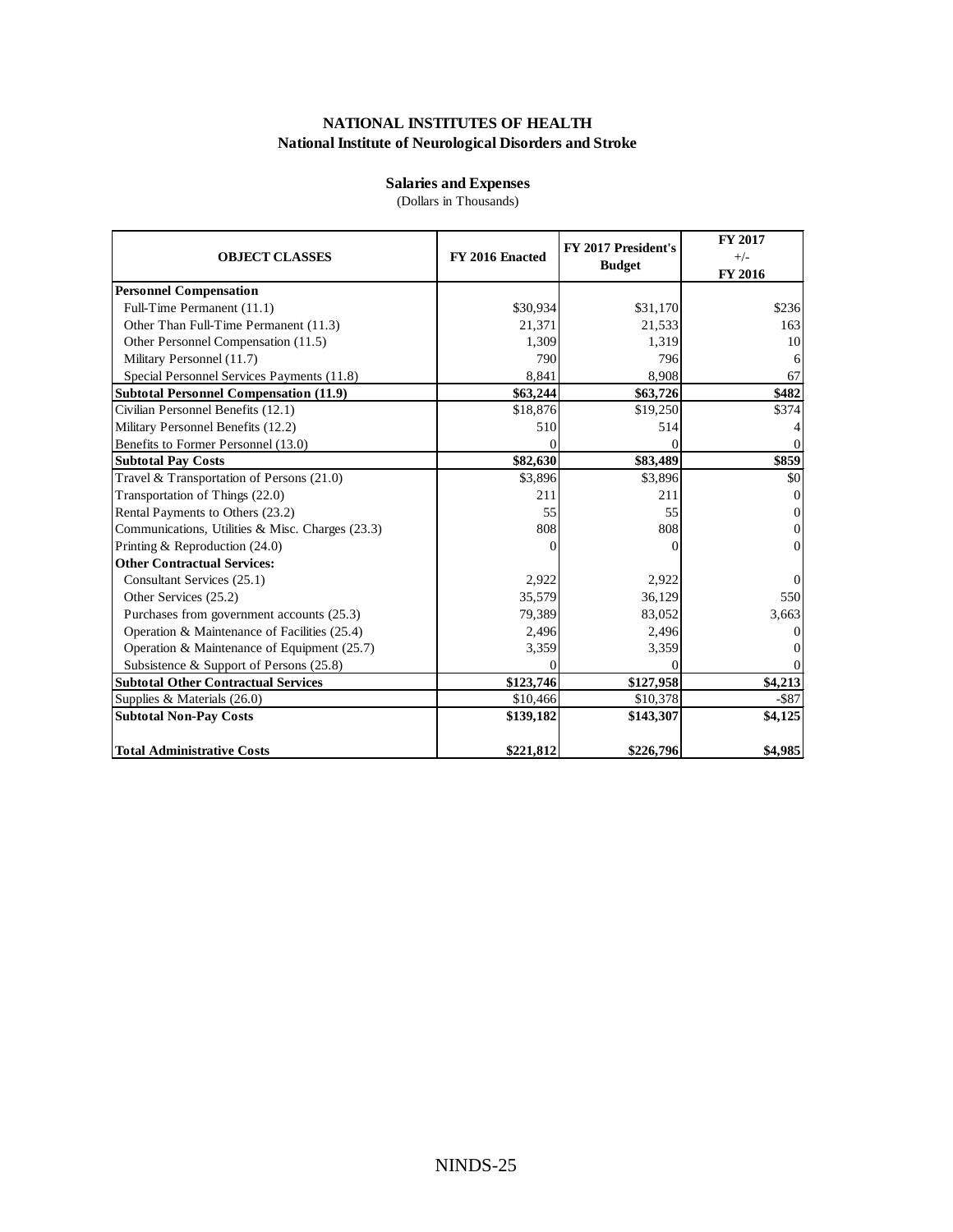#### **Detail of Full-Time Equivalent Employment (FTE)**

|                                                                               | FY 2015 Actual<br>FY 2016 Est. |                  | FY 2017 Est. |                  |                         |              |                  |                 |              |
|-------------------------------------------------------------------------------|--------------------------------|------------------|--------------|------------------|-------------------------|--------------|------------------|-----------------|--------------|
| <b>OFFICE/DIVISION</b>                                                        | Civilian                       | <b>Military</b>  | <b>Total</b> | Civilian         | <b>Military</b>         | <b>Total</b> | Civilian         | <b>Military</b> | <b>Total</b> |
|                                                                               |                                |                  |              |                  |                         |              |                  |                 |              |
| Division of Extramural Research                                               |                                |                  |              |                  |                         |              |                  |                 |              |
| Direct:                                                                       | 99                             |                  | 99           | 100              |                         | 100          | 100              |                 | 100          |
| Reimbursable:                                                                 |                                |                  |              |                  |                         |              |                  |                 |              |
| Total:                                                                        | 99                             |                  | 99           | 100              |                         | 100          | 100              |                 | 100          |
| Division of Intramural Research                                               |                                |                  |              |                  |                         |              |                  |                 |              |
| Direct:                                                                       | 310                            | 9                | 319          | 310              | 9                       | 319          | 310              | 9               | 319          |
| Reimbursable:                                                                 | 6                              |                  | 6            | 6                |                         | 6            | 6                |                 | 6            |
| Total:                                                                        | 316                            | Q                | 325          | 316              | 9                       | 325          | 316              | 9               | 325          |
| Office of Clinical Research                                                   |                                |                  |              |                  |                         |              |                  |                 |              |
| Direct:                                                                       | 15                             |                  | 15           | 15               |                         | 15           |                  |                 | 15           |
|                                                                               |                                |                  |              |                  |                         |              | 15               |                 |              |
| Reimbursable:<br>Total:                                                       | 15                             |                  | 15           | 15               |                         | 15           | 15               |                 | 15           |
|                                                                               |                                |                  |              |                  |                         |              |                  |                 |              |
| Office of Scientific Liasion                                                  |                                |                  |              |                  |                         |              |                  |                 |              |
| Direct:                                                                       |                                |                  |              | 3                |                         | 3            | 3                |                 | 3            |
| Reimbursable:                                                                 |                                |                  |              |                  |                         |              |                  |                 |              |
| Total:                                                                        |                                |                  |              | 3                |                         | 3            | 3                |                 | 3            |
| Office of Special Programs in Diversity                                       |                                |                  |              |                  |                         |              |                  |                 |              |
| Direct:                                                                       |                                |                  |              |                  |                         |              |                  |                 |              |
| Reimbursable:                                                                 |                                |                  |              |                  |                         |              |                  |                 |              |
| Total:                                                                        |                                |                  |              |                  |                         |              |                  |                 |              |
| Office of the Director                                                        |                                |                  |              |                  |                         |              |                  |                 |              |
| Direct:                                                                       | 52                             |                  | 52           | 54               |                         | 54           | 54               |                 | 54           |
| Reimbursable:                                                                 | $\mathbf{1}$                   |                  | $\mathbf{1}$ | $\mathbf{1}$     |                         | $\mathbf{1}$ |                  |                 |              |
| Total:                                                                        | 53                             |                  | 53           | 55               |                         | 55           | 55               |                 | 55           |
|                                                                               |                                |                  |              |                  |                         |              |                  |                 |              |
| Office of Training, Career Development and Workforce                          |                                |                  |              |                  |                         |              |                  |                 |              |
| Diversity                                                                     |                                |                  |              |                  |                         |              |                  |                 |              |
| Direct:                                                                       | 5                              |                  | 5            | 5                |                         | 5            | 5                |                 | 5            |
| Reimbursable:                                                                 |                                |                  |              |                  |                         |              |                  |                 |              |
| Total:                                                                        | 5                              |                  | 5            | 5                |                         | 5            | 5                |                 | 5            |
| Office of Translational Research                                              |                                |                  |              |                  |                         |              |                  |                 |              |
| Direct:                                                                       | 19                             |                  | 19           | 19               |                         | 19           | 19               |                 | 19           |
| Reimbursable:                                                                 |                                |                  |              |                  |                         |              |                  |                 |              |
| Total:                                                                        | 19                             |                  | 19           | 19               |                         | 19           | 19               |                 | 19           |
| Total                                                                         | 508                            | $\overline{9}$   | 517          | 513              | $\overline{9}$          | 522          | 513              | $\overline{9}$  | 522          |
| Includes FTEs whose payroll obligations are supported by the NIH Common Fund. |                                |                  |              |                  |                         |              |                  |                 |              |
| FTEs supported by funds from Cooperative Research and                         | $\overline{0}$                 | $\boldsymbol{0}$ | $\vert$      |                  | $\mathbf{0}$            |              |                  | $\vert 0 \vert$ | $\vert$ 0    |
| Development Agreements.                                                       |                                |                  |              | $\boldsymbol{0}$ |                         | $\vert$      | $\boldsymbol{0}$ |                 |              |
| <b>FISCAL YEAR</b>                                                            |                                |                  |              |                  | <b>Average GS Grade</b> |              |                  |                 |              |
|                                                                               |                                |                  |              |                  |                         |              |                  |                 |              |
| 2013                                                                          |                                |                  |              |                  | 13.4                    |              |                  |                 |              |
| 2014                                                                          |                                |                  |              |                  | 12.8                    |              |                  |                 |              |
| 2015                                                                          |                                |                  |              |                  | 13.6                    |              |                  |                 |              |
| 2016                                                                          |                                |                  |              |                  | 13.6                    |              |                  |                 |              |
| 2017                                                                          |                                |                  |              |                  | 13.6                    |              |                  |                 |              |